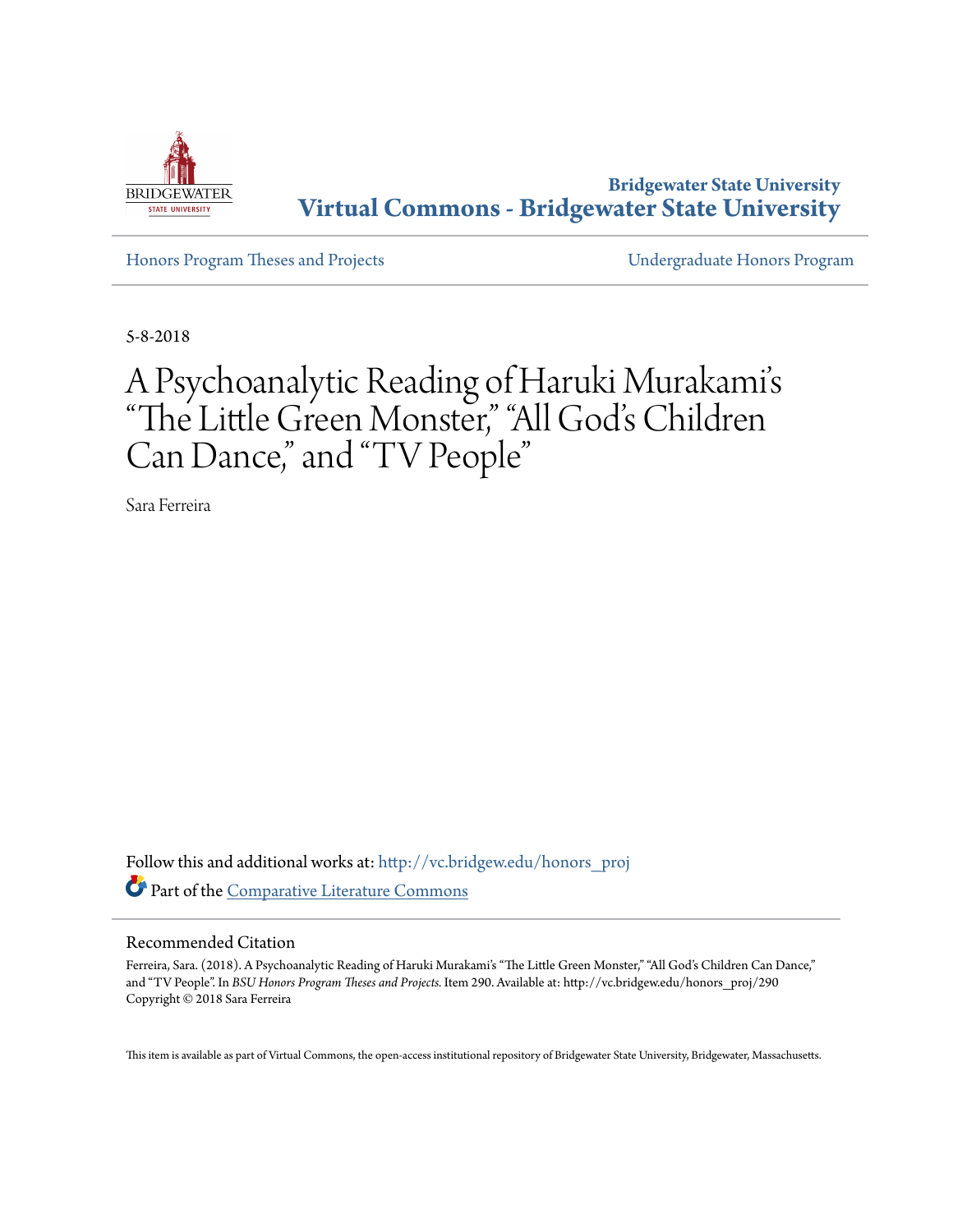A Psychoanalytic Reading of Haruki Murakami's "The Little Green Monster," "All God's Children Can Dance," and "TV People"

Sara Ferreira

Submitted in Partial Completion of the Requirements for Commonwealth Honors in English

Bridgewater State University

May 8, 2018

Dr. Benjamin Carson, Thesis Advisor Dr. Ann Brunjes, Committee Member Prof. Evan Dardano, Committee Member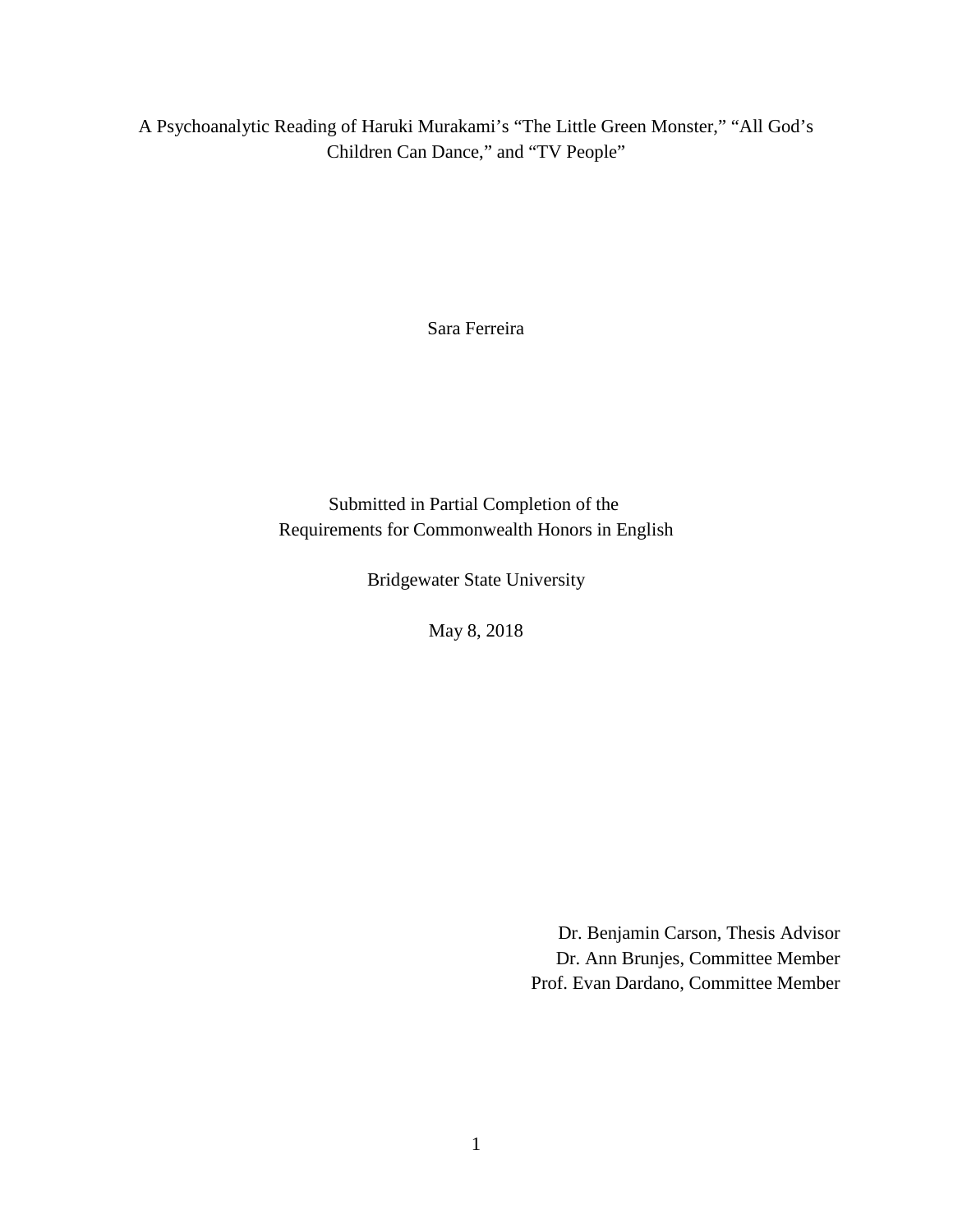# **Table of Contents**

| Chapter 2: "All God's Children Can Dance": An Unrepressed Oedipus Complex14 |  |
|-----------------------------------------------------------------------------|--|
|                                                                             |  |
|                                                                             |  |
|                                                                             |  |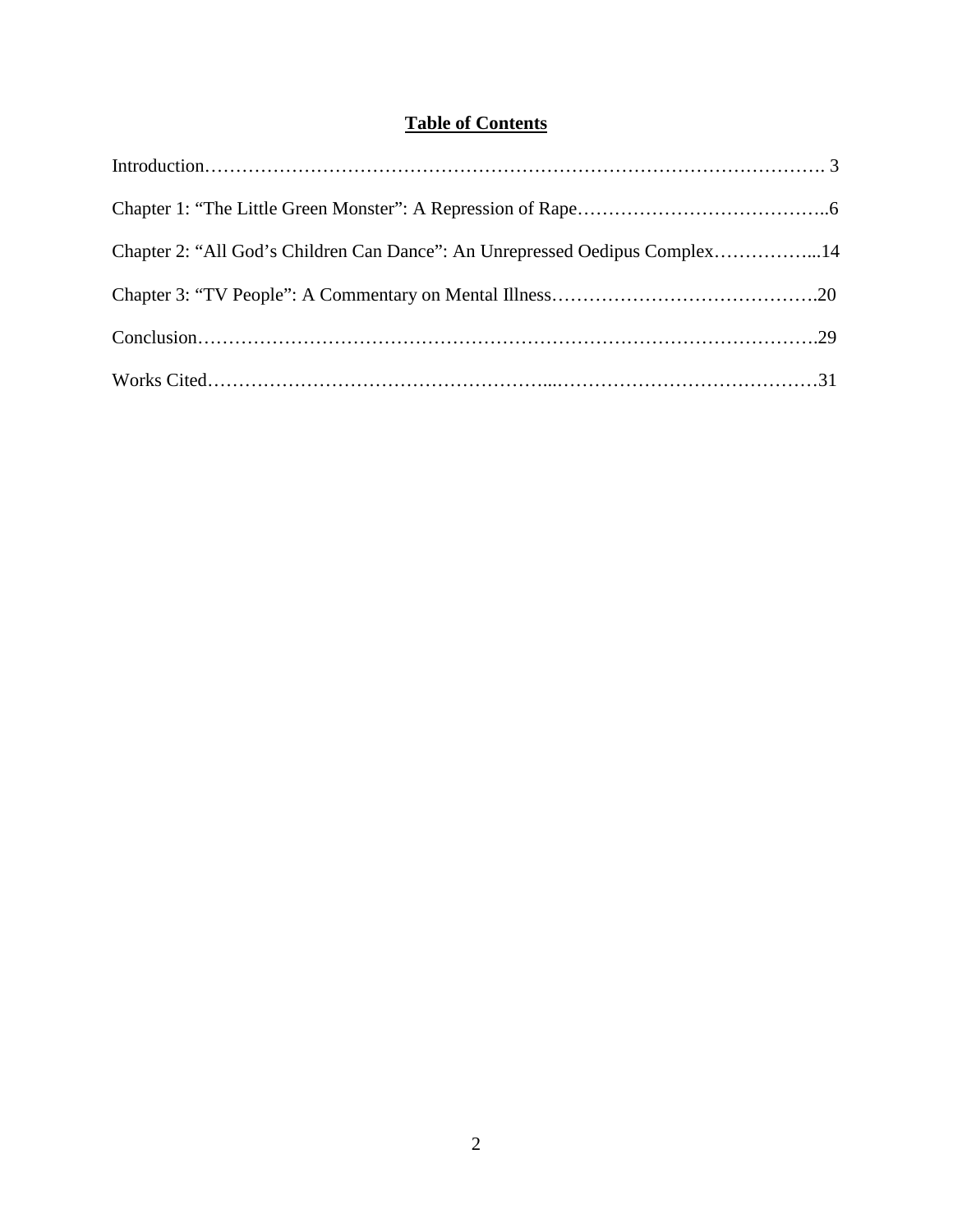## **Introduction**

The psyche is a mystery which a detective must unravel in order to understand why humans behave the way they do. When a psychologist, the detective, makes a diagnosis, he or she is one step closer to understanding the motivations behind a specific behavior. When this type of detective work is applied to fiction, the detective is doing psychoanalytic criticism. This thesis employs psychoanalytic criticism to unlock the mystery's within three of author Haruki Murakami's short stories: "Little Green Monster," "All God's Children Can Dance," and "TV People." Using this type of criticism allows for a deeper understanding of the stories and opens a new line of inquiry into Murakami's works.

Haruki Murakami was born in Kyoto, Japan on January 12, 1949. Murakami's father was a college professor who pressured him to have perfect grades and expected him to take a job with a large car company; but this was not the course that Murakami envisioned for his life. Instead, in his self-proclaimed "state of rebellion," Murakami, after finishing college, married at age 20 and opened a Jazz club called "Peter Cat" (named after his cat). When asked in an interview how he had the confidence to defy his parents, Murakami states: "Confidence; as a teenager? Because I knew what I loved. I loved to read; I loved to listen to music; and I love cats. Those three things. So, even though I was an only kid, I could be happy because I knew what I loved. Those three things haven't changed from my childhood. I know what I love, still, now. That's confidence. If you don't know what you love, you are lost" (qtd. in Brockes**)**. Murakami's passion for reading, ironically, accounts for his initial fear of writing novels.

Though he had written several short stories, Murakami was hesitant about his ability to write novels: He admits that "the reason I did not think of becoming a writer is very simple. I felt that I possessed neither the talent nor the qualifications to be a good novelist. So I never felt like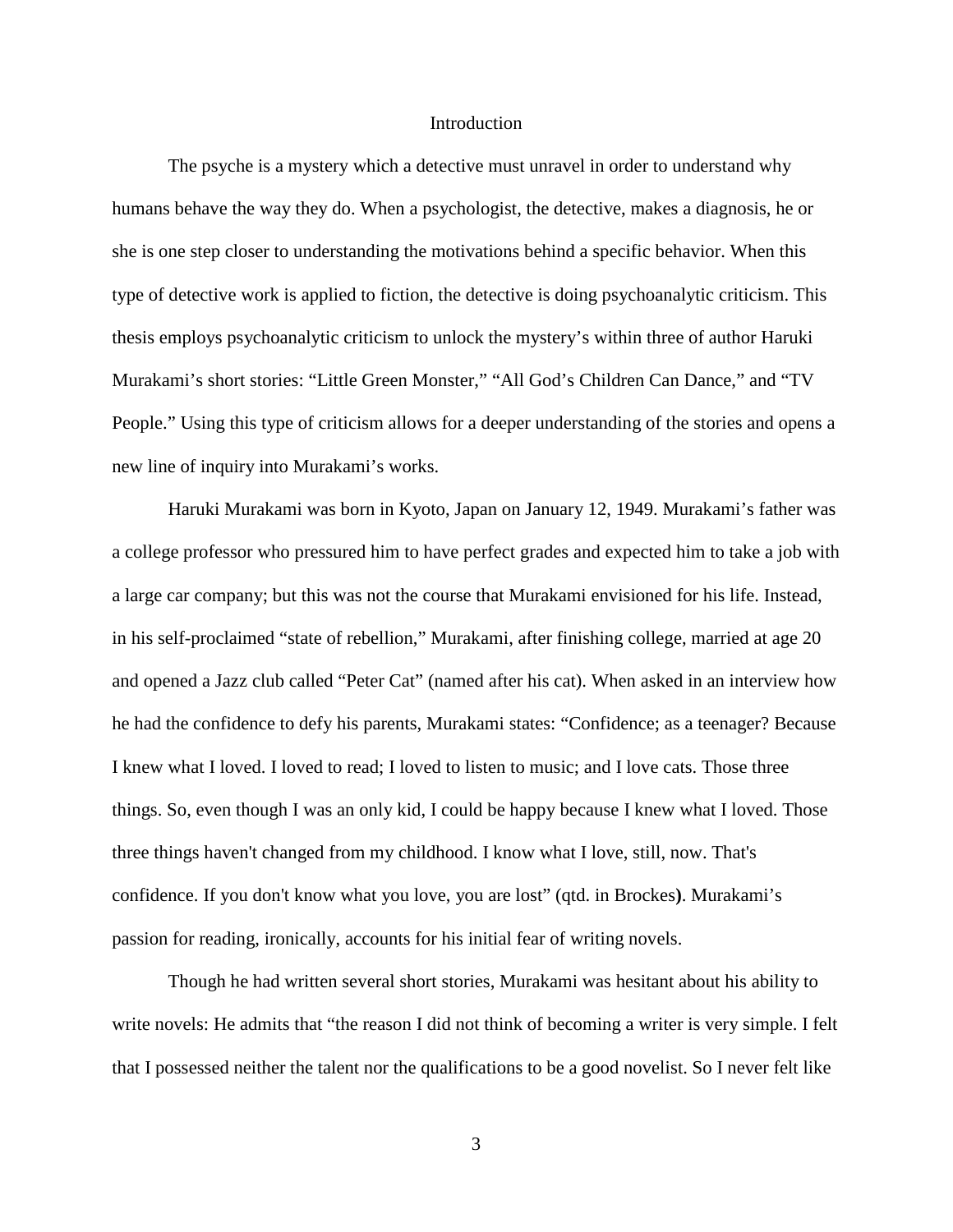penning a novel. Rather than writing an inconsequential novel, I would much rather be on the side of reading good novels" (Murakami, "A Conversation with Murakami about *Sputnik Sweetheart*"). This feeling did not go away until one day Murakami when was watching an American baseball game, he suddenly had an epiphany: "perhaps I too can write a novel." Since publishing his first novel, *Hear the Wind Sing*, in 1979, Murakami has published multiple award winning novels and short story collections. With his publications reaching audiences worldwide, Murakami was able to close down his Jazz bar and focus solely on writing.

According to Rebecca Suter, the job of a psychoanalyst and a writer is quite similar as they both interpret reality. Suter writes, "the writer/analyst Murakami Haruki is able to give meaning to the stories that people tell him because he is able to give them a narrative form" (120). The narrative that Murakami creates is essential to making sense of the daily actions and feelings that each of his characters has by organizing them in a way that is accessible to his readers. The narrative form also provides in full detail the background of each character so that their everyday lives and behaviors can be interpreted and understood by readers. Psychoanalytic criticism can help us make sense of these stories.

One of the most important aspects responsibilities of a psychoanalytic critic is to not focus only on what a character is consciously doing but to uncover the unconscious motivations behind each action and behavior. Psychoanalysis is defined by Peter Barry as "a form of therapy which aims to cure mental disorders by investigating the conscious and unconscious elements in the mind" (Barry 94). In this thesis, the unconscious is investigated by focusing on the id, ego, and superego, the three parts that make up the mind, according to psychologist Sigmund Freud. These three parts of the mind mediate conflicts between impulses, morals, and reason in the decision making process (Lapsley and Stey 1). When there is an imbalance between the id, ego,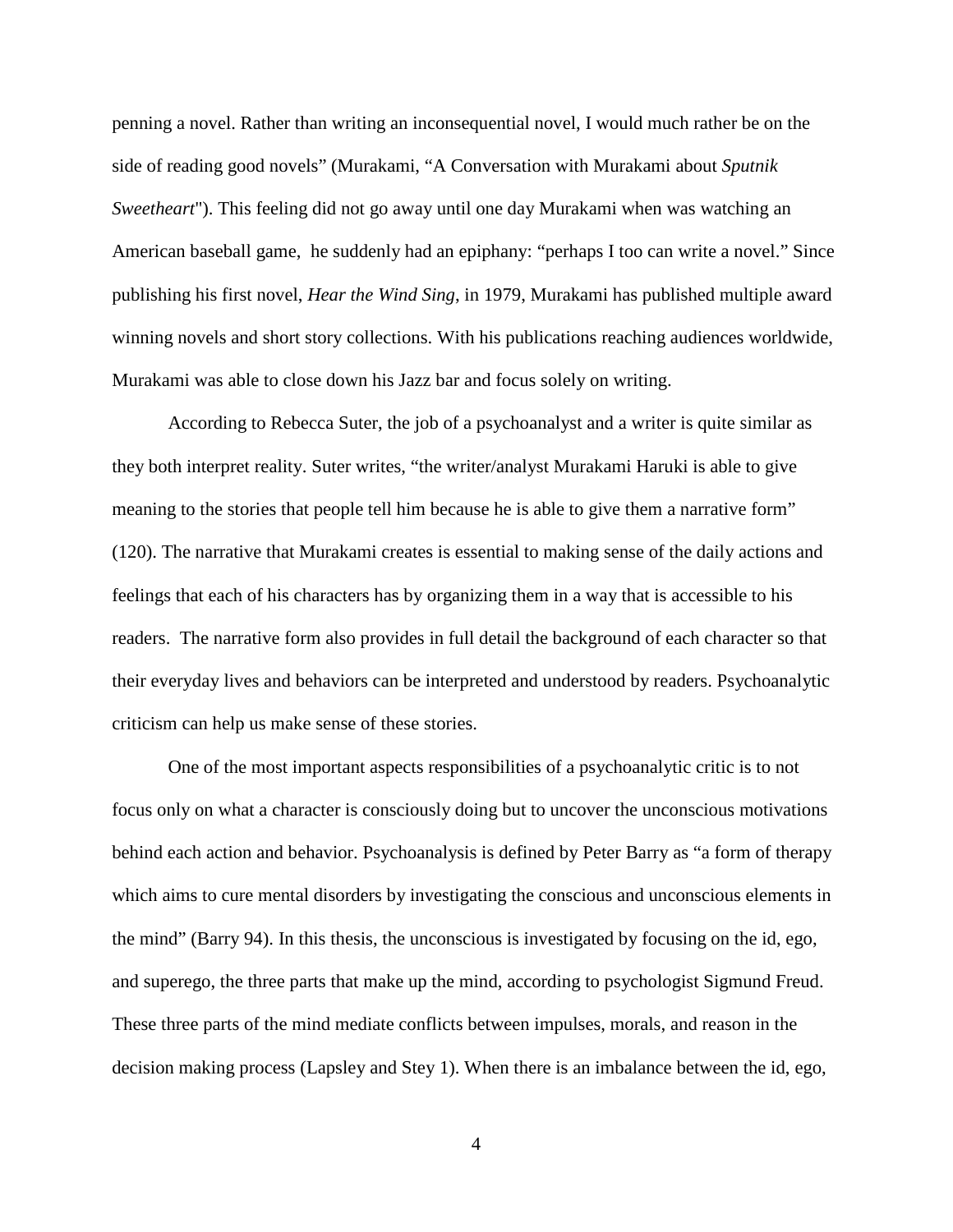and superego, mental disorders like schizophrenia manifest themselves. Another major part of investigating the unconscious mind requires looking at what is repressed or moved into the unconscious to protect the mind from harmful memories and painful emotions. When repressed memories come back into consciousness through dreams, painful memories can be worked through so that they are no longer harmful to the mind. When primary human instincts such as those that surround the Oedipus complex are not fully repressed they can then cause tensions between the id, ego, and superego and impact decision making. No matter what the reason for the psychological tension, psychoanalytic critics work to understand the reason for the psychological tension and determine the impact the tension has on a character's life.

This thesis attempts to fill a much needed gap in the scholarship on Murakami. Much of the scholarship currently available on Murakami's works consists of book reviews and plot summaries. This thesis focuses on three of Murakami's works through the specialized lens of psychoanalysis. The specific stories chosen for this thesis —"Little Green Monster," whose main character's mind is plagued with the memory of her rape; "All God's Children Can Dance," whose main character struggles with an unrepressed Oedipus Complex; and "TV People," whose main character is schizophrenic—all lend themselves to a psychoanalytic reading due to the nature of their character's internal struggle with their unconscious minds.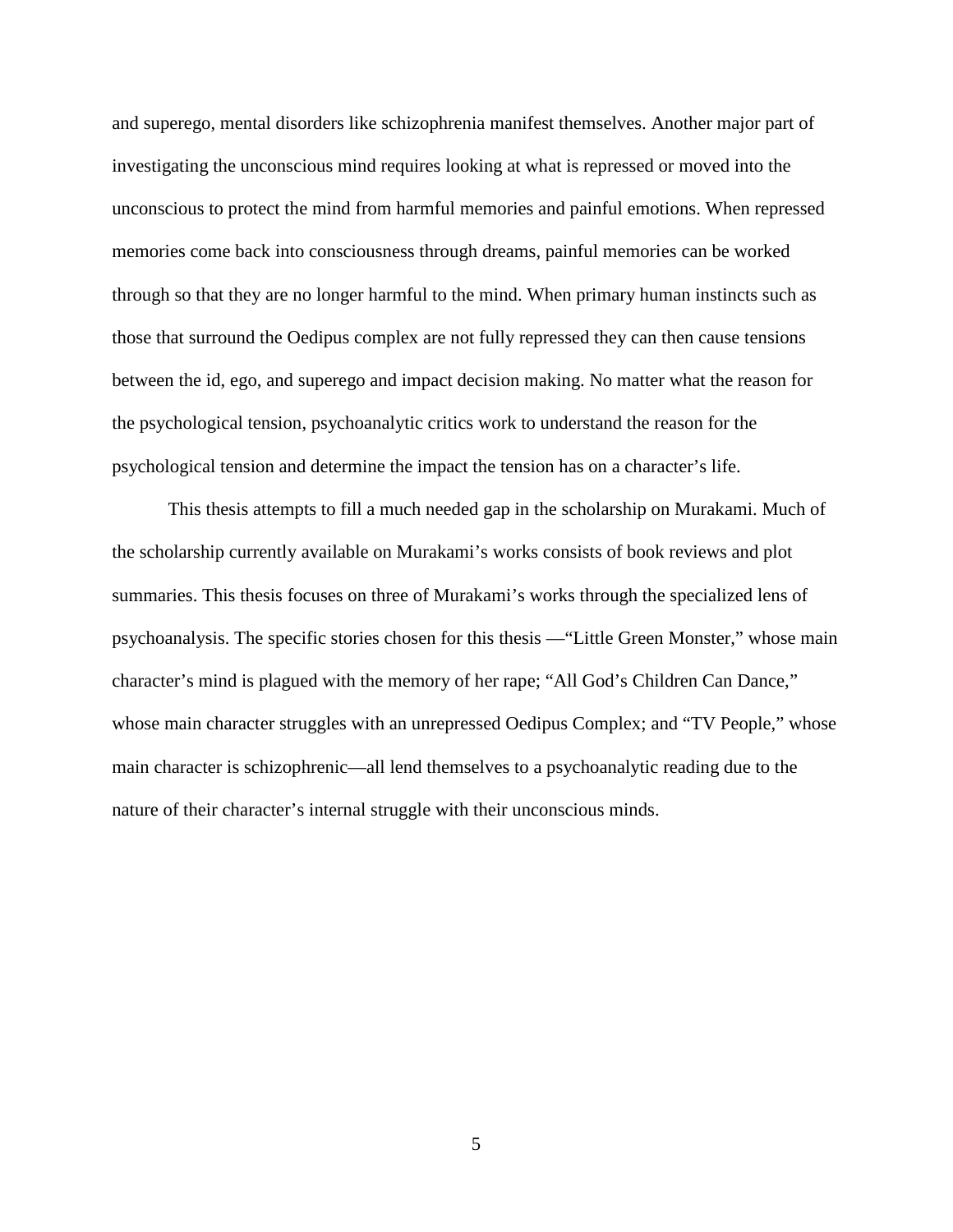## Chapter 1: "The Little Green Monster": A Repression of Rape

According to psychologist Sigmund Freud, one way humans cope with traumatic experiences is to repress them, or move them from conscious memory to unconscious memory. These memories are not erased but are no longer present in the conscious mind, making them difficult but not impossible to remember and bring forward into consciousness. In "Freudian repression, the common view, and pathological science," Simon Boag quotes Freud on the theory of repression: the "theory of repression is the corner-stone on which the whole structure of psychoanalysis rests" (qtd. in Boag 74). For Freud's predecessor and colleague Carl Jung, these repressed memories can appear in dreams in the form of archetypes. In Murakami's "The Little Green Monster," the female protagonist experiences the repressed memory of her rape, which is conveyed through a visit by a little green monster in a dream. The little green monster is the expression of the Jung's shadow archetype which surfaces due to the dream like state that Murakami's main character and narrator is in. When read through a psychoanalytic lens, focusing on repression and phallic symbols, "The Little Green Monster" can be read as a retelling of one woman's traumatic rape.

The best condition for repressed memories to surface is when a person is in a dream-like state. "The Little Green Monster" begins with the unnamed female narrator staring out a window at her favorite childhood tree after her husband has left her home alone. She tells us, "The time slips by when I'm looking at the garden. It was dark before I knew it: I must have been there quite a while" (Murakami152). Here she either fell asleep or is in the trance-like or dream-like state that one achieves when daydreaming. This state creates the perfect condition for a repressed memory to resurface. For Freud, "Repression here is comparable to a withdrawal from the painful stimuli and acts to minimize the immediate distress following 'psychical traumas'" (qtd.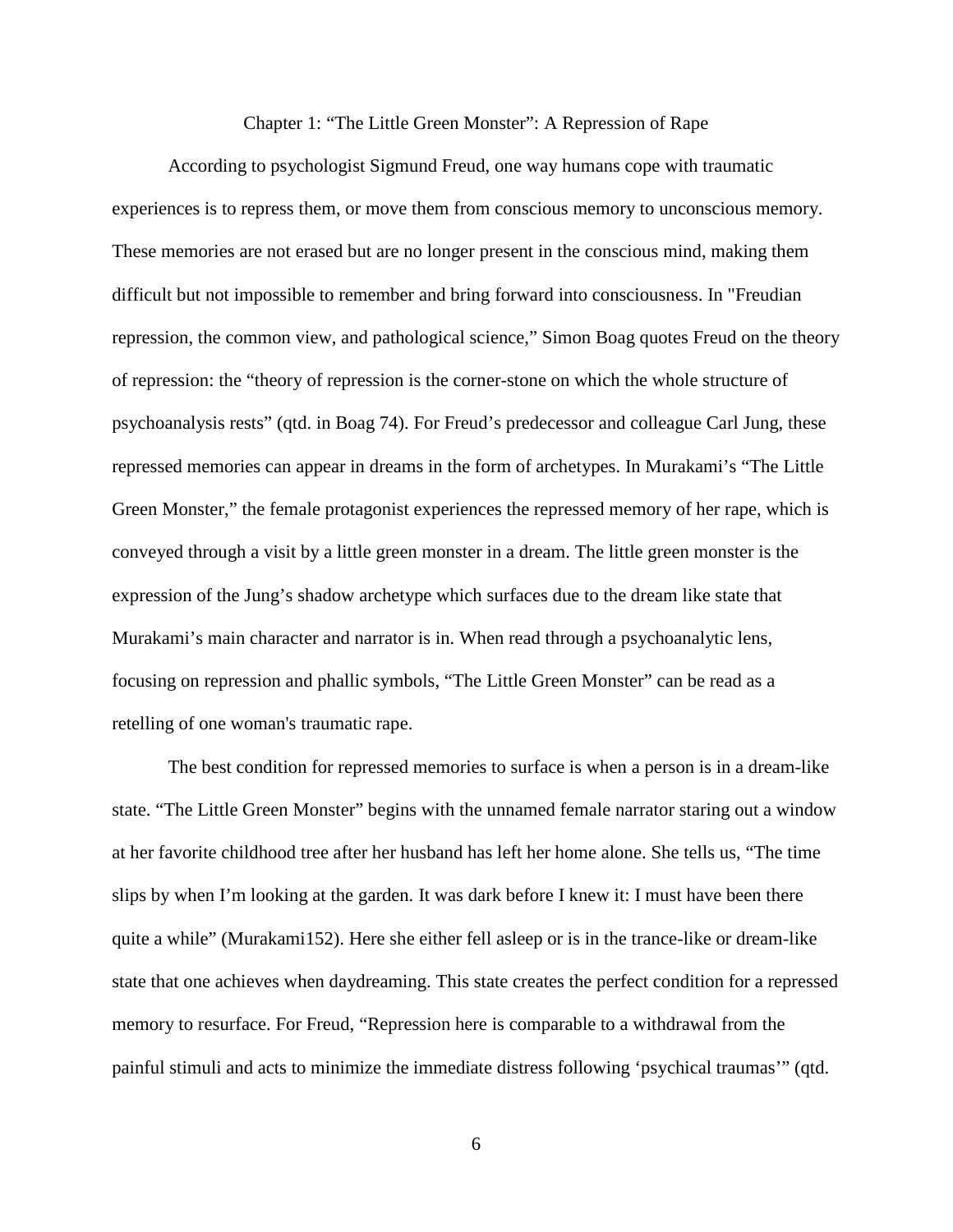in Boag 75). In this case, it is clear that the narrator withdraws from her senses as time slips by without her being fully aware; again, the conditions are now set for the surfacing of repressed memories. Though the narrator is unaware of what is to come, her mind has prepared her to confront the "psychical trauma" that she formerly faced by putting her in this withdrawn and relaxed mental state.

While in this dream-like state, the narrator stares at a tree which she equates with an "old" friend." This tree reminds her of a friend who she has not spoken to in a long time. As the narrator is staring outside after it has gotten dark out, she notices that "The ground near the base of the tree began to bulge upward as if some thick, heavy liquid were rising to the surface" (Murakami 153). As this is taking place, the narrator hears the rumbling sound of the tree trying to break through the ground and thinks that the sound is coming from inside of her. The narrator says that she thinks that these rumblings are "a warning from the dark cocoon my body was spinning within" (153). Before she sees the tree, the narrator has no idea where the sound is coming from and only knows that the sound is moving closer to her. When viewed from a Freudian perspective, the tree is a phallic symbol. The "thick heavy liquid" rising to the surface symbolizes ejaculation. When this phallic image is paired with the metaphor of the tree as an old friend, the image is a metaphor for an old friend ejaculating, implying sexual intercourse between the two friends. The fear that surrounds the narrator as the tree begins to surface creates a tone of fear and apprehension which mirrors what a woman would feel if she were being raped. If the metaphor is then combined with the tone, it is clear that the memory that is being surfaced through the image of the tree is a memory of a rape that the narrator has repressed. Freud tells us that "'Repression' of the memory of a distressing sexual experience which occurs in maturer years is only possible for those in whom that experience can activate the memory-trace of a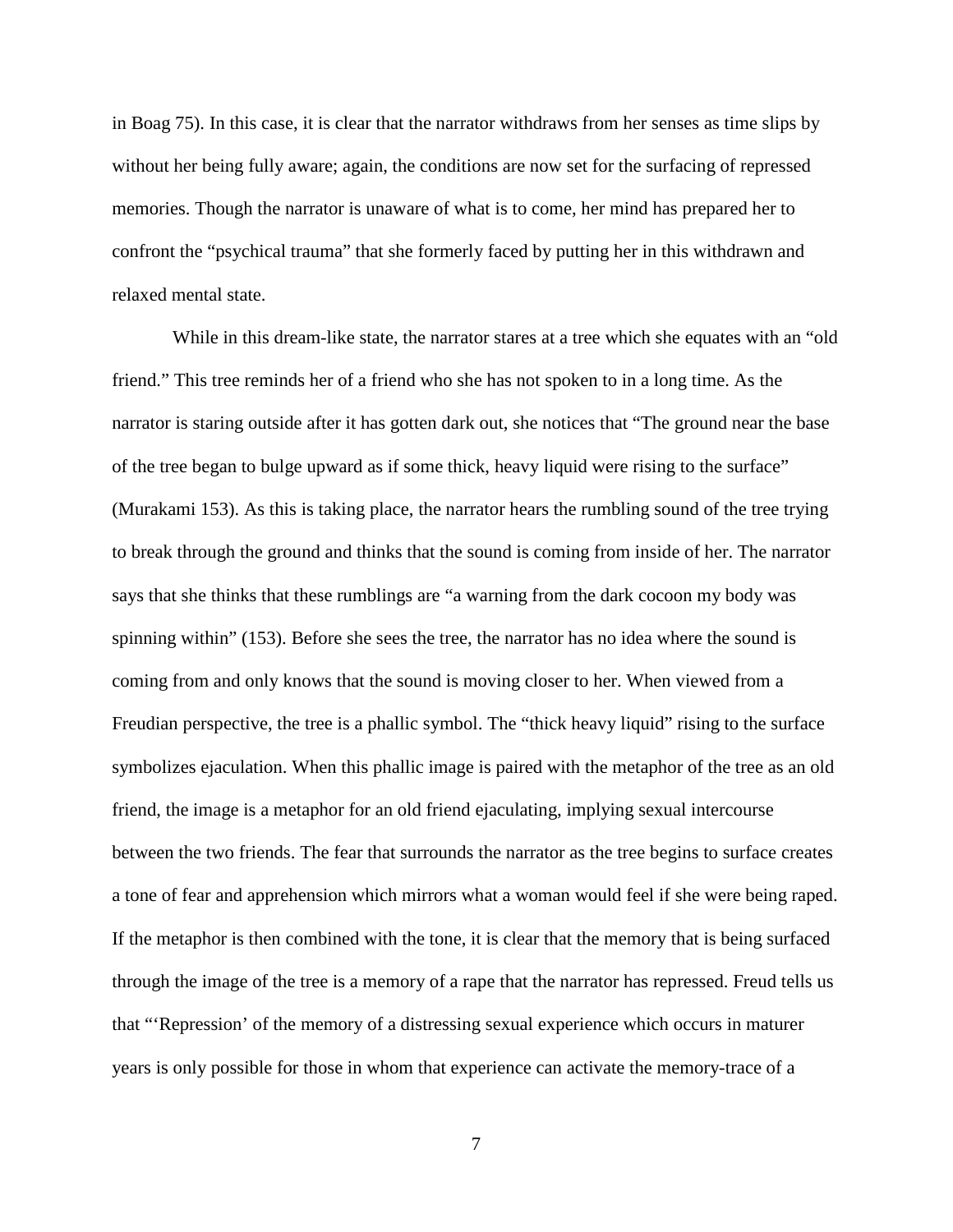trauma in childhood" (qtd. in Boag 75). The narrator is already in a trance-like state, and the use of the phrase "old friend" suggest that this friend is someone from the narrator's childhood. The narrator says that the tree that she is staring at when this memory surfaces is a tree that she planted as a child. The narrator watched the tree grow as she grew up so as she watches it in the present she is sent back to her childhood state of mind. This state of mind creates the perfect condition for childhood memories to resurface.

Out from the base of the tree emerges a little green monster. This creature is only ever referred to as a monster, which connotes something scary and demonic. As noted earlier, psychologist Carl Jung is known for his theory of archetypes, which are representations of aspects of the personality that appear in dreams through specific groups of images. According to this theory, the monster is the shadow archetype. This archetype is the repressed side of a person's mind and is often the represented in sexual thoughts and actions (Woods and Harmon 150). Jung writes, "The shadow is what doesn't fit into this Persona [another of Jung's archetypes]. These 'refused and unacceptable' characteristics don't go away; they are stuffed or repressed and can, if unattended to, begin to act on a life of their own" (Jung). This explains why the monster appears out of nowhere, acts without the narrator wanting it to, and acts against the narrator's wishes. The monster is described as having "slender, pink little arms and legs jutting out from its green-scaled body and long claws at the end of its hands and feet" (Murakami 154). Its scales and claws once again support the argument that the main character's experience with a penis was not a pleasant one. When the monster is seen as a human, the claws symbolize a weapon that causes harm, implying that the person harmed the narrator. When combined with its phallic imagery, the monster can be understood as a man who harmed the narrator with his penis, making him a rapist.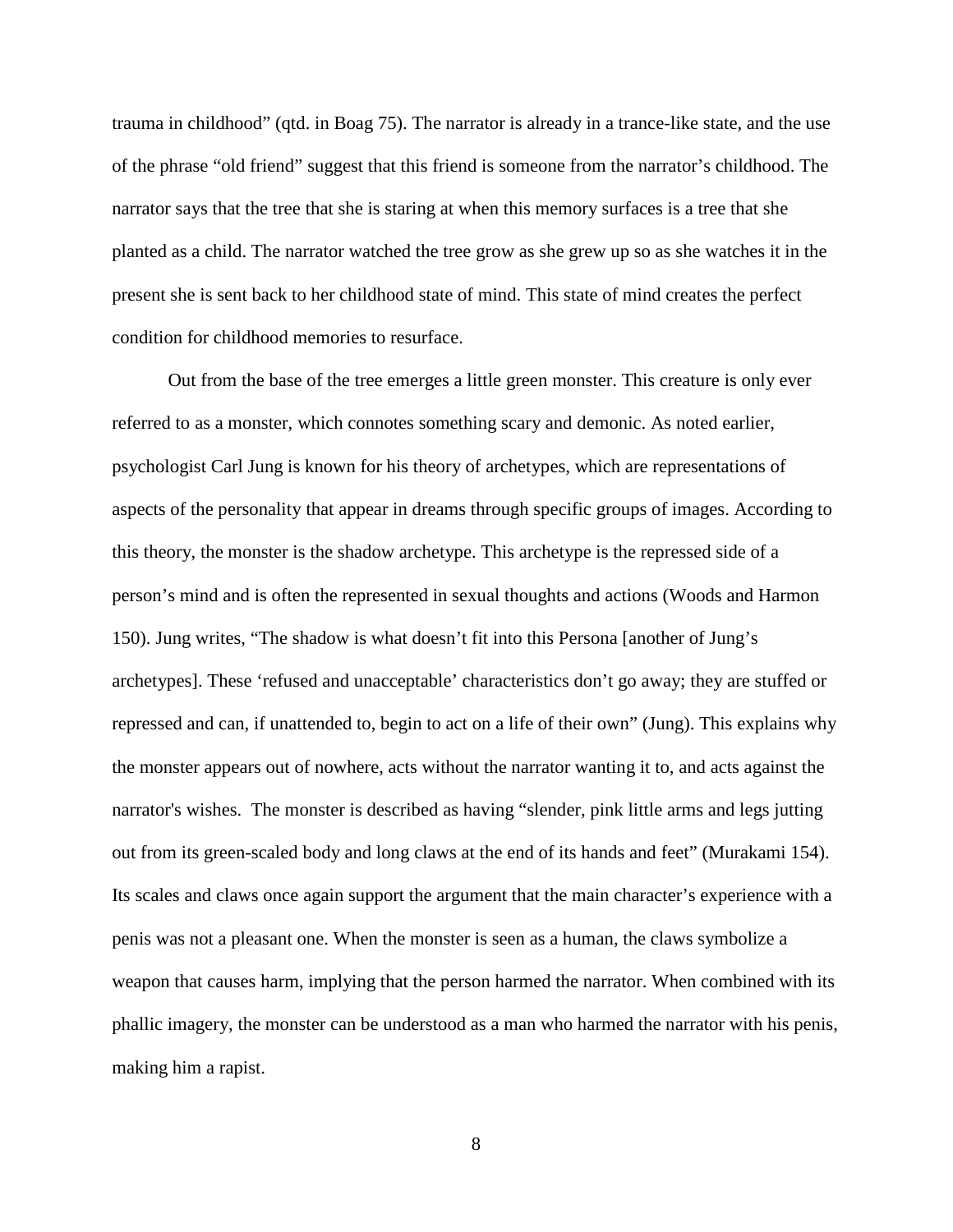Often times in a rape, especially if the rapist was a close friend of the victim, the victim will be afraid to report the rape not out of fear for themselves, but out of fear for what will happen to the rapist. The Maryland Coalition Against Sexual Assault reported that, "When an offender is a friend or acquaintance, only 18 to 40 percent of sexual assaults are reported" ("Reporting Sexual Assault: Why Survivors Often Don't"). Reasons why the victim does not report a rape include: the victim "did not want to get offender in trouble with law," the victim "Did not want others to know," the victim believes that there is "not enough proof," etc. Any one of these reason for not reporting what readers of "The Little Green Monster" are to understand as a rape could apply to the narrator's situation. On several occasions, the narrator is sympathetic towards the monster and doubts that the monster would really hurt her. The narrator sees the monster as "almost darling" and thinks, "I could see, too, that the monster meant me no harm" (Murakami 154). This, combined with the monster's small size, makes the narrator feel as if the monster could be trustworthy and second guess her desire to hurt the monster.

In a dream, the pent up anger that is repressed within a rape victim is allowed to be acted upon and released. Freud says, "Repression occurs when a wish is believed to lead to both satisfaction and frustration. Psychical conflict ensues: an impulse or urge is present which seeks to release pleasure from a particular source and, if it were allowed free play, would release it" (qtd. in Boag 760). The narrator is given the opportunity or the "free play" to act upon her repressed anger and attack the monster. The narrator realizes that the monster no longer has power over her and begins to attack the monster in every way that she can imagine. For example, the narrator "tied [the monster] down to a heavy chair with thick wires, and with a needle-nose pliers I began ripping out its scales at the roots, one by one" (Murakami 155). Not only does she attack the monster but she makes sure that its death is particularly brutal. She overcomes her fear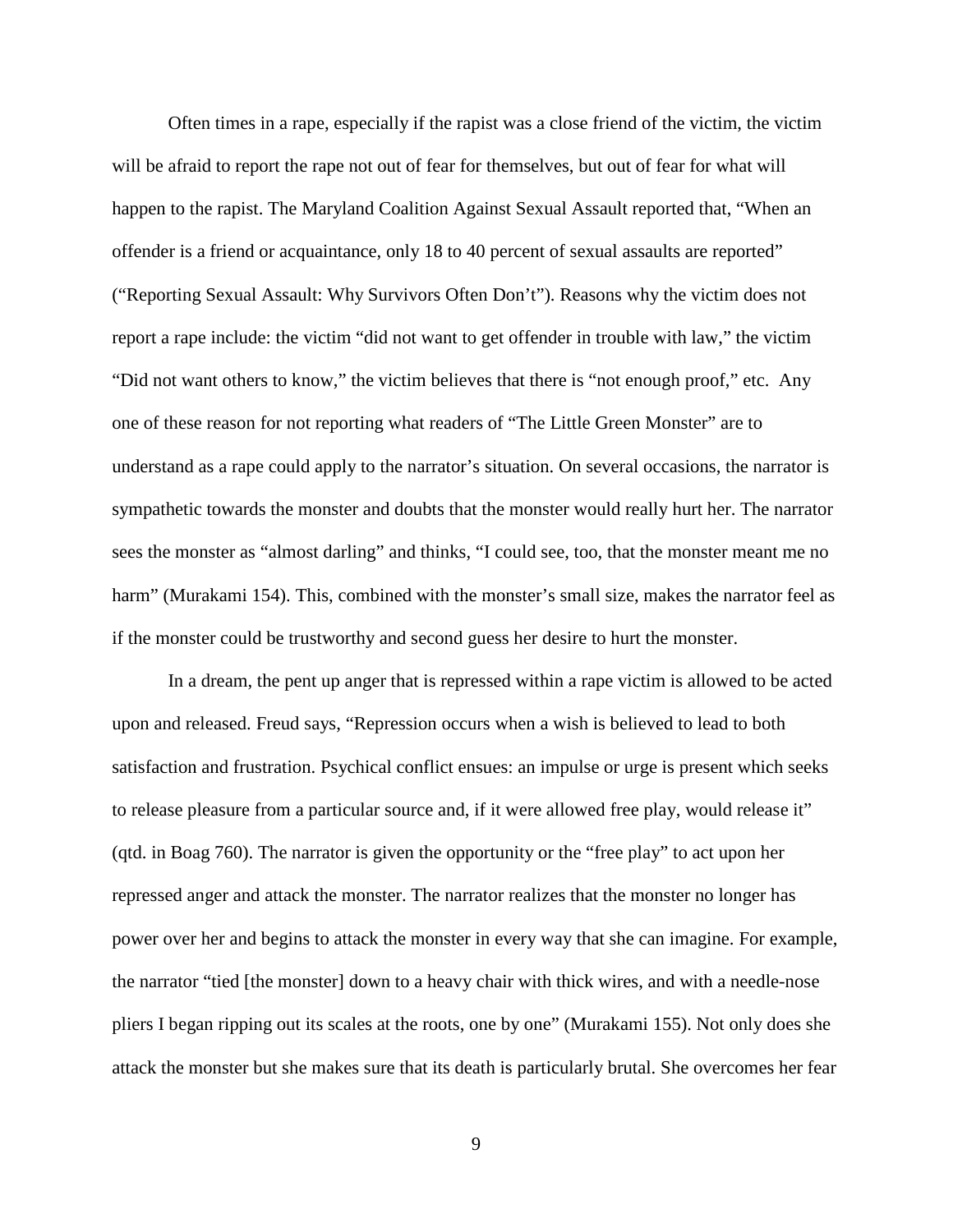fully when she thinks through the whole situation and yells at the monster: "You crawled out of my garden. You unlocked my door without permission. You came inside my house. I never asked you here. I have the right to think anything I want to" (156). Here, the word choice further supports the image of rape. The line "You unlocked my door without permission" suggests he entered her body without her permission, and "You came inside my house" suggests he ejaculated inside her. While the narrator is torturing the monster by ripping out its scales and stabbing "a hot soldering iron into the budging figs of its eyes" (155), the monster tries to evoke sympathy from the narrator, saying, "Please, madam, oh please, I beg of you, don't think such horrible thoughts! I have no evil thoughts for you. I would never harm you. All I feel for you is love, is love" (155). This is the kind of thing a rapist might say to persuade a victim that the rape was not actually rape but instead an act of love. The monster's pleas do not work on the narrator and she is able to conquer her fear and make the monster pay for scaring her, just as a victim reporting her rape would make the rapist pay by having him arrested. The narrator is able to respond to the sad looks from the monster, saying, "That won't do any good. You can look all you want, but you can't say a thing. You can't do a thing. Your existence is over, finished, done" (156). The tone of finality and satisfaction coming from the narrator mirrors the triumph of a victim finally receiving justice for her rape and seeing her rapist behind bars. The narrator/victim can never be hurt by the same person again and she knows that no one else can fall victim to this monster/rapist. She also knows that nothing can be done to reverse the decision to turn in her rapist to the police or in this case destroy her rapist. The victim is left with the liberating feeling that she is now safe from ever having to encounter her rapist again. Psychologically, the victim has dealt with the trauma and is freed from the mental distress that this trauma has caused. By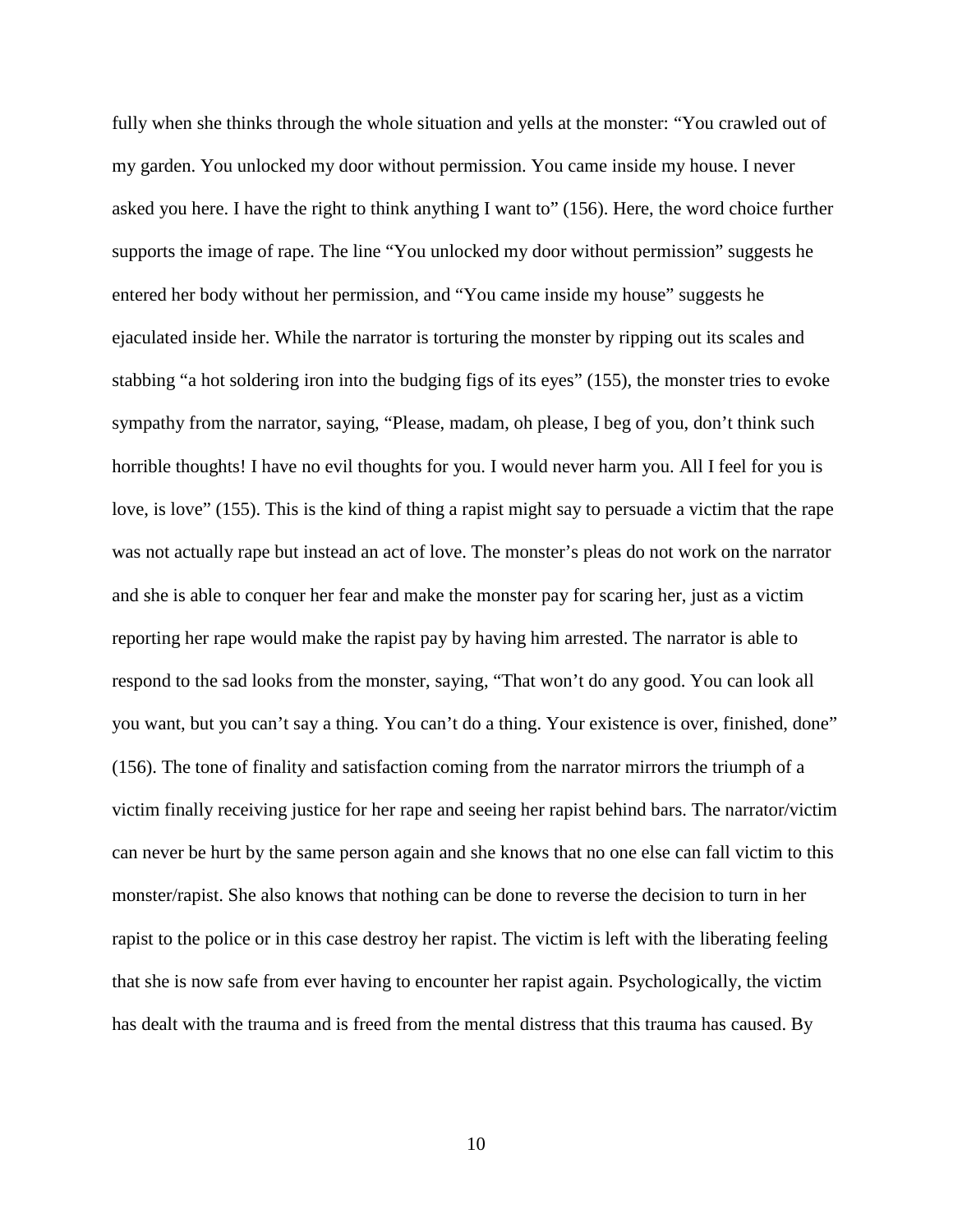telling the monster "Your existence is over, finished, done" (155), the narrator is also telling herself that the pain that the monster symbolizes no longer exists in her own mind.

Not all victims of crimes, including victims of rape, get justice. Some victims are too paralyzed by fear to report a rape, while others end in a trial with a verdict that they disagree with. When this happens, victims are left with feelings of uncertainty and darkness as the last line of the story leaves within the narrator and reader. After the narrator speaks her final words to the monster, the final visible piece of the monster, its eyes "dissolved into emptiness, and the room filled with the darkness of night" (256). In a place of justice, the room would have been filled with light. Instead, the room is filled with darkness and emptiness leaving an ominous feeling, leading the reader to question if this is truly the end of the monster's tale or if the monster will come back. The room returns to its original state of darkness making the reader question if the memory returns to its original repressed state in the unconscious mind. In this state, the memory could return as the tree is still in the backyard, and the narrator says that her behavior of watching the tree is still something that she often does. If she does this she may return to her dreamlike state, recreating the conditions for the memory to resurface. If her rapist is unprosecuted, the victim is often afraid her rapist will return. Because the rapist was a trusted old friend, the narrator may also be left with a feeling of emptiness from losing this friend. She may feel as if someone is missing from her life. She may also feel as if she has lost the person that she once was and could possibly go into a depression, feeling the same kind of emptiness that narrator in "The Little Green Monster" feels.

Though Sigmund Freud's theory of repression and Carl Jung's archetypes are not widely accepted in psychology today, they are useful when reading Haruki Murakami's "The Little Green Monster" as the retelling of a repression of a rape. Often times in dreams, real people are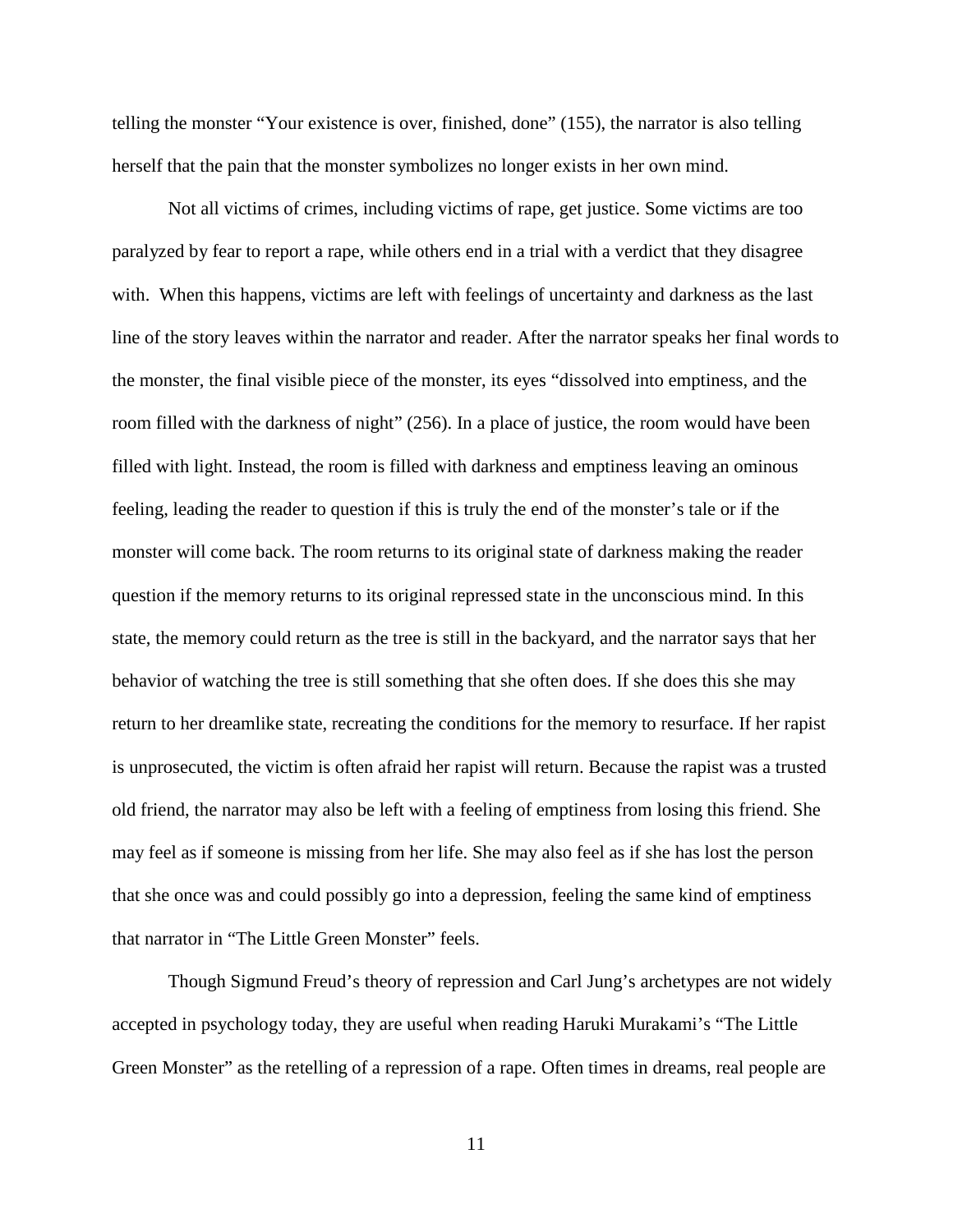represented symbolically through other characters, explaining why the rapist was portrayed as a monster instead of a human or the rapist himself. This also creates a safe environment where the victim does not have to directly confront her attacker. The words Murakami chooses suggest phallic imagery and allow the changing emotional tone of the narrator to be a focal point in the overall understanding of the narrator's attitudes toward the monster. This work stayed true to Murakami's interests. As Strecher argues:

Foremost of these [interests] is surely his on-going fascination with the human psyche, how the conscious and unconscious minds connect with one another, apprehend (or create!) realities, store memories, and formulate individual identity. His work is particularly concerned with him the human mind copes with some of its most basic, even primordial dreads: hunger, cold, darkness, solitude, illness, death. (Strecher)

"The Little Green Monster" deals with the conscious and unconscious mind, and repression as a coping mechanism. The uncertainty of the ending, wherein the narrator is left alone in the dark room, allows the reader to wonder if this dream will ever return or if the narrator is now free from this memory, as the unconscious was able to deal with the pain linked to this repressed memory. Hopefully, the narrator is now free of this pain and able to move forward and away from the little green monster.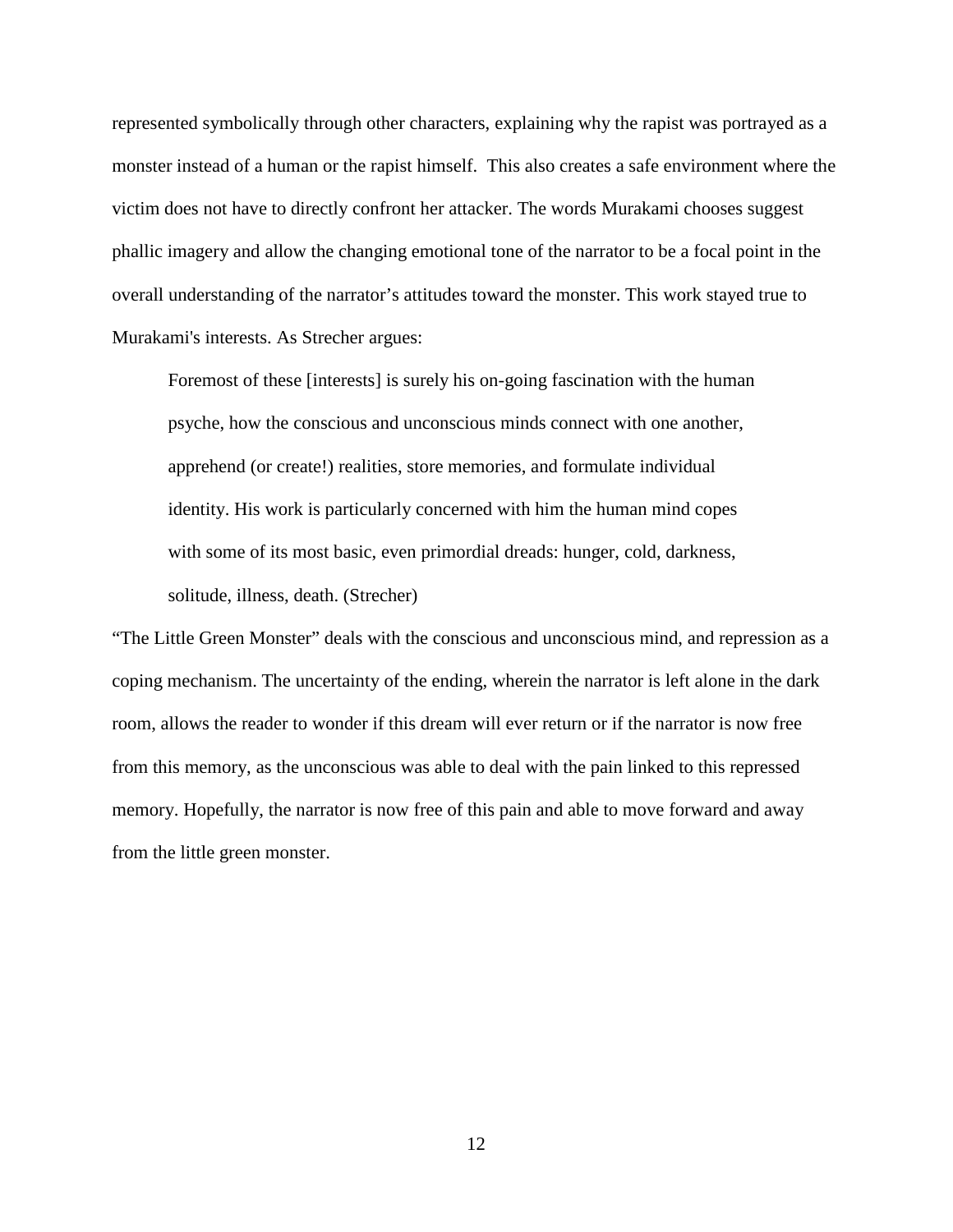Chapter 2: "All God's Children Can Dance": An Unrepressed Oedipus Complex

Murakami's fascination with the human psyche manifests itself in "The Little Green Monster" but does not stop with an analysis of repression. Murakami also explores Sigmund Freud's seduction theory, which Freud would later revise to present a more detailed theory of the Oedipus complex. Murakami employs Freud's theories of seduction and the Oedipal Complex, and continues to use Freud's theory of repression to illuminate the character Yoshia in his story "All God's Children Can Dance." This story is told through third person narration and brings the reader on Yoshia's journey of self-exploration as he tries to make sense of his sexual relationship with his mother, while also coming to terms with the void that has been left in his life because his father would not recognize Yoshia's existence. Through Yoshia's story in "All God's Children Can Dance" Haruki Murakami explores the potentially detrimental effects that can be had if a child's Oedipus Complex goes unrepressed due to the malformation of the child's Superego.

When a child is young, s/he does not have a complex understanding of sex and sexuality. Most often children are innocent and do not understand where babies come from. Sigmund Freud's theory of the Oedipus complex challenges this widely accepted notion of childhood innocence. Freud says that,

A child's sexual wishes — if in their embryonic stage they deserve to be so described — awaken very early ... a girl's first affection is for her father and a boy's first childish desires are for his mother. Accordingly, the father becomes a disturbing rival to the boy and the mother to the girl. ... The parents too give evidence as a rule of sexual partiality: a natural predilection usually sees to it that a man tends to spoil his little daughters,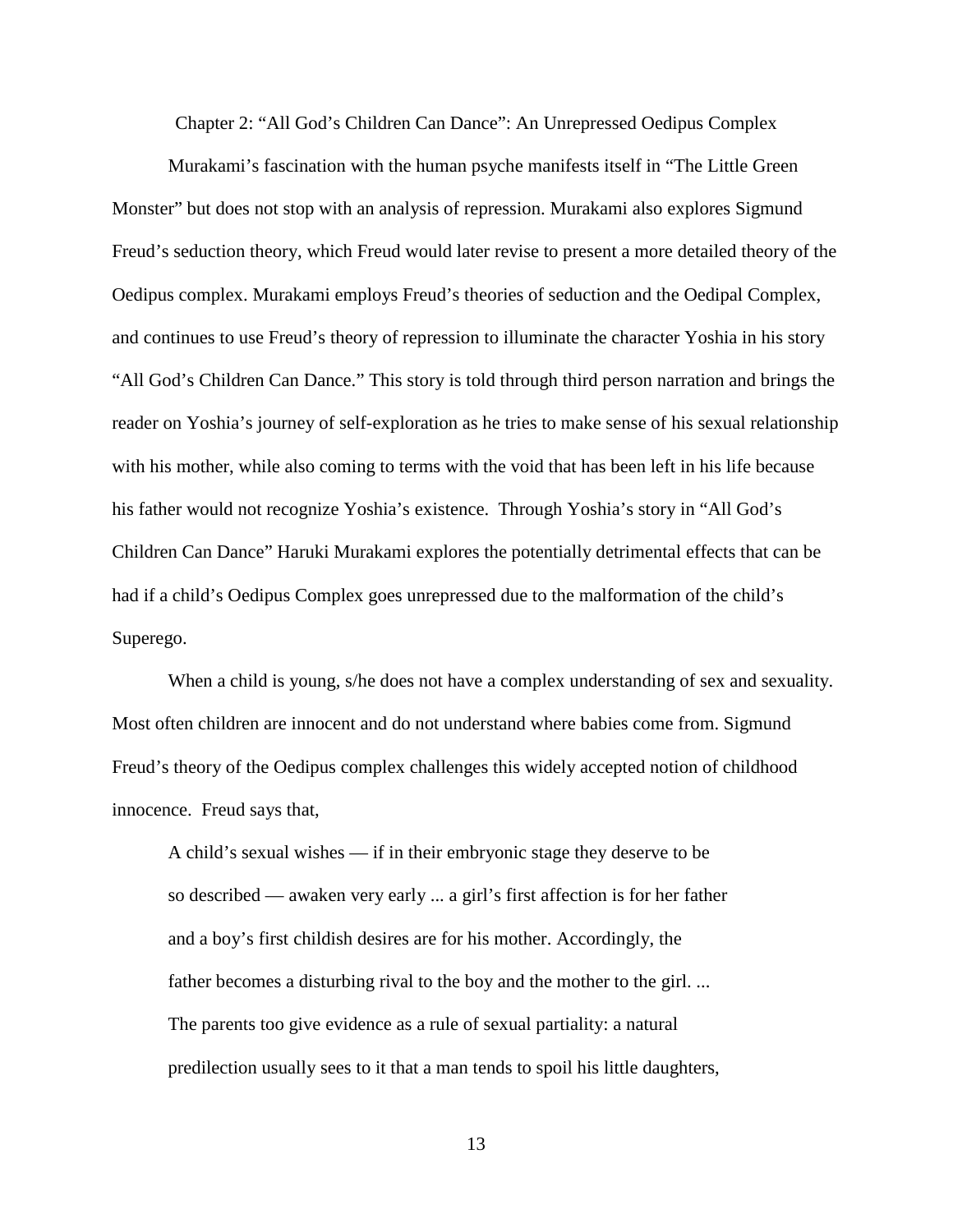while his wife takes her sons' part; though both of them, where their judgment is not disturbed by the magic of sex, keep a strict eye upon their children's education. (Morgenstern 779-80)

This theory presents itself through Yoshia who not only lives with his mother as an adult, but also has sexual feelings towards her. Yoshia explains that his mother, "Whenever she felt lonely at night would crawl under his covers with him almost nothing on" (Murakami 30). This occurs not only in Yoshia's current young adult life but also all throughout his upbringing. In this moment, it appears as if there is a role reversal and Yoshia's mother is the child, as it is normally the child who goes to his/her parents in the middle of the night. With his mother in bed with him, Yoshia is unable to repress his Oedipus complex. Yoshia does not have a father, so instead of wanting to kill his father, he has no one to contend with to keep his mother's attention and love. Instead Yoshia is invited to have intimate moments with his mother, even if mostly during sleep, which should be a time and state of comfort.

Though Yoshia may understand that the relationship dynamic between him and his mother is inappropriate and unconventional, he still unconsciously has physical reactions to his mother. As Yoshia sleeps with his mother's arm wrapped around him, he should feel comfortable, as a mother's touch normally has this effect on her child. Instead Yoshia feels the opposite. Yoshia "knew she meant nothing by it, but still it made him nervous" (Murakami 50). This nervousness is not a feeling of uncertainty or fear but instead it is a nervousness due to sexual tension. Because Yoshia never was able to repress his Oedipus complex Yoshia still unconsciously feels sexually attracted to his mother. "[Yoshia]," the narrator tells us, "would have to twist himself into incredible positions to keep his mother unaware of his erection" (50). Even though Yoshia understands that his mother is not trying to be sexual, his body still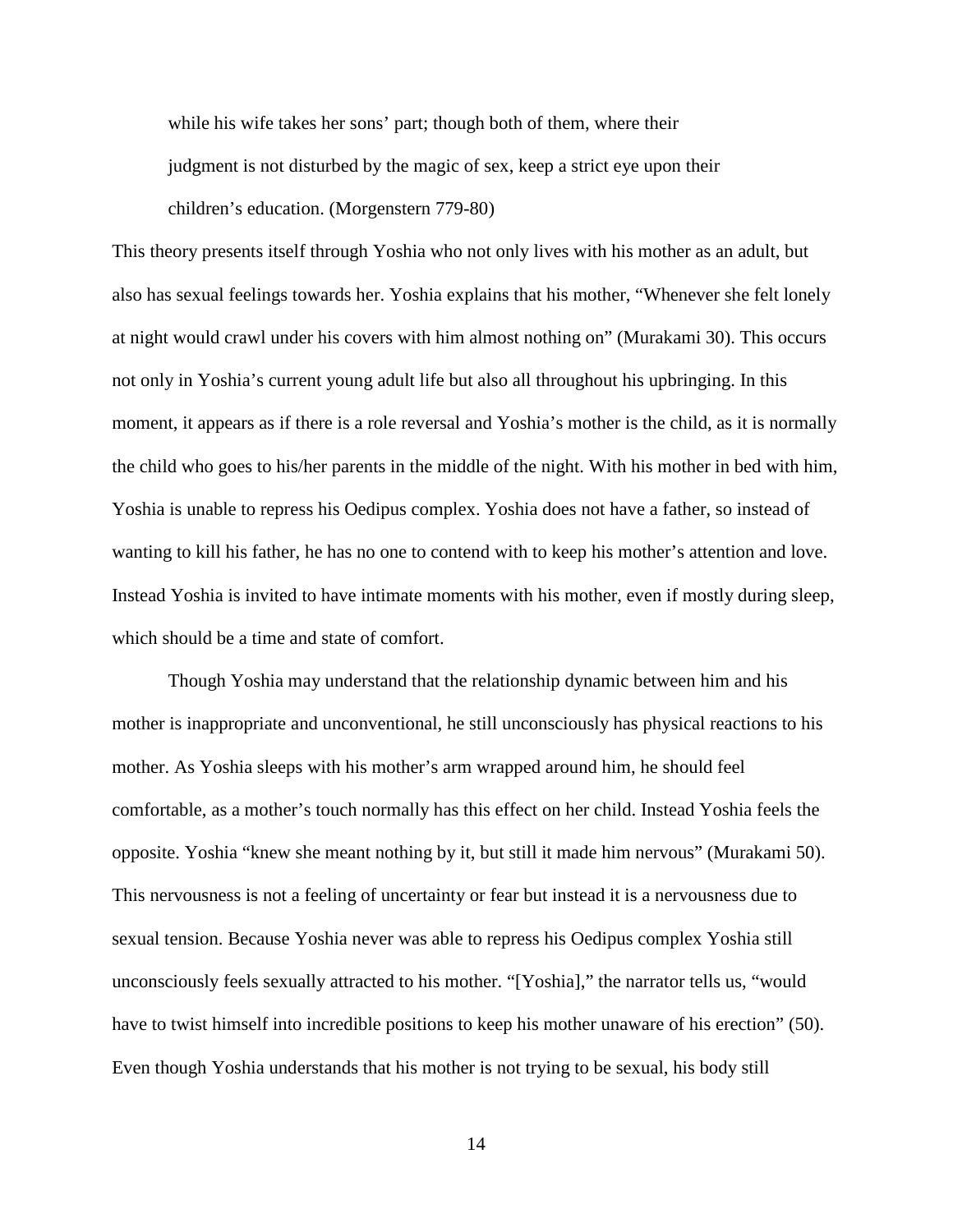unconsciously reacts as if Yoshia's mother could be someone that he could have a sexual relationship with because of the biological need to reproduce. Yoshia is uncomfortable with his reactions and goes to great lengths to stop them from happening, but he cannot control his unconscious mind.

What Yoshia is experiencing is an imbalance between his id, ego, and superego. Freud says that the mind is divided into the conscious and the unconscious mind. The conscious part of the mind is easily accessible and contains actions and thoughts that can be controlled. For example, the conscious mind is used when someone decides to answer his/her phone or go hug a friend. The unconscious part of the mind controls involuntary functions such as breathing and memory. Within the conscious and the unconscious mind exist the id, ego, and superego. Psychologists Daniel K. Lapsley and Paul C. Stey say that "The id represents the biological foundations of personality. It is the reservoir of basic instinctual drives, particularly sexual (libidinal) drives, which motivate pleasure seeking" (Lapsley and Stey 1). The id exists completely in the unconscious mind and is the impulsive part of the brain. Lapsley and Stey describe the next part of the mind, the ego writing, "The ego emerges as a result of the direct influence of the external world. It regulates libidinal drive energies so that satisfaction accords with the demands of reality" (Lapsley and Stey 1). The ego lies partially in the conscious mind and partially in the unconscious mind. The final part of the mind, the Superego, also lies in both the conscious and the unconscious mind. For Lapsley and Stey, "The superego bids the psychic apparatus to pursue idealistic goals and perfection. It is the source of moral censorship and conscience" (Lapsley and Stey 1). The three elements, when functioning correctly, work together to make rational and socially acceptable decisions that satisfy one's impulses.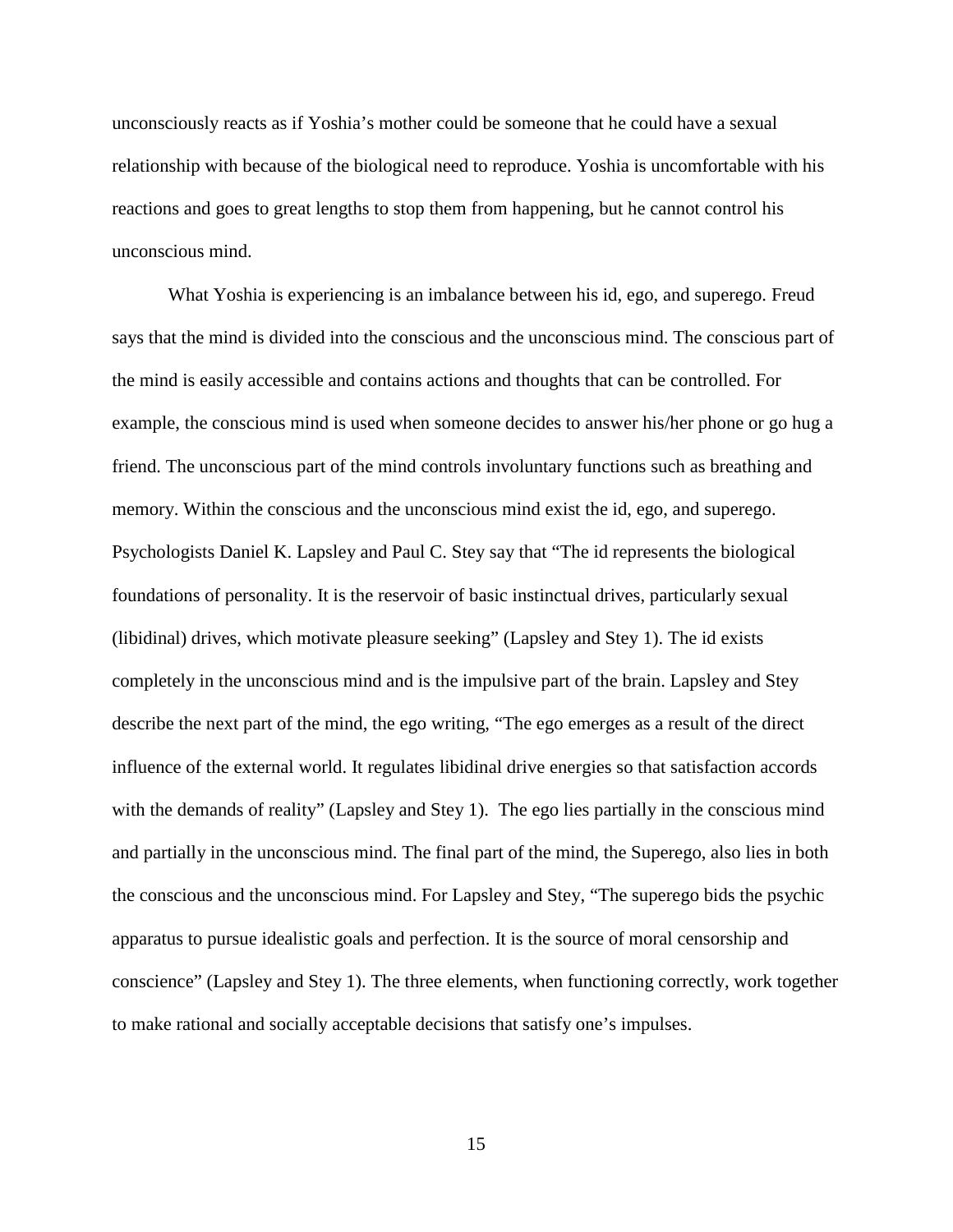While Sigmund Freud worked with his many patients, he struggled to understand the psychological traumas that they were dealing with from their childhood. Before his theory of the Oedipus complex was published, Freud came up with the seduction theory, which mostly deals with sexual abuse. Freud said that,

"Actual seduction, too, is common enough; it is initiated either by other children or by someone in charge of the child who wants to soothe it, or send it to sleep or make it dependent on them. Where seduction intervenes it invariably disturbs the natural course of the developmental processes, and it often leaves extensive and lasting consequences." (qtd. in Tabin 294)

If Yoshia were not her son, Yoshia's mother's habit of walking around the house naked and sleeping in Yoshia's bed would be considered acts of seduction. Because Yoshia is his mother's son, the lines are blurred as to whether or not they are acts of seduction. To a child whose Oedipus Complex is still not repressed, these are easily seen as acts of seduction; because his superego is not yet fully developed, the child is still too young to understand the consequences of his mother's unusual behavior. Though Yoshia was never directly sexually abused by his mother, his mother's actions did psychologically impact his development.

In Yoshia's case, the superego was not informed by a role model that modeled socially acceptable behaviors as it developed, creating tension between the id, ego, and superego in Yoshia's later stages of life. The superego is developed during the phallic stage of development, according to Freud's psychosexual stages of development which takes place during ages three to five (McLeod). Yoshia's Oedipus Complex could have been mitigated by the superego if Yoshia's mother had not created an environment where Yoshia was encouraged to have sexual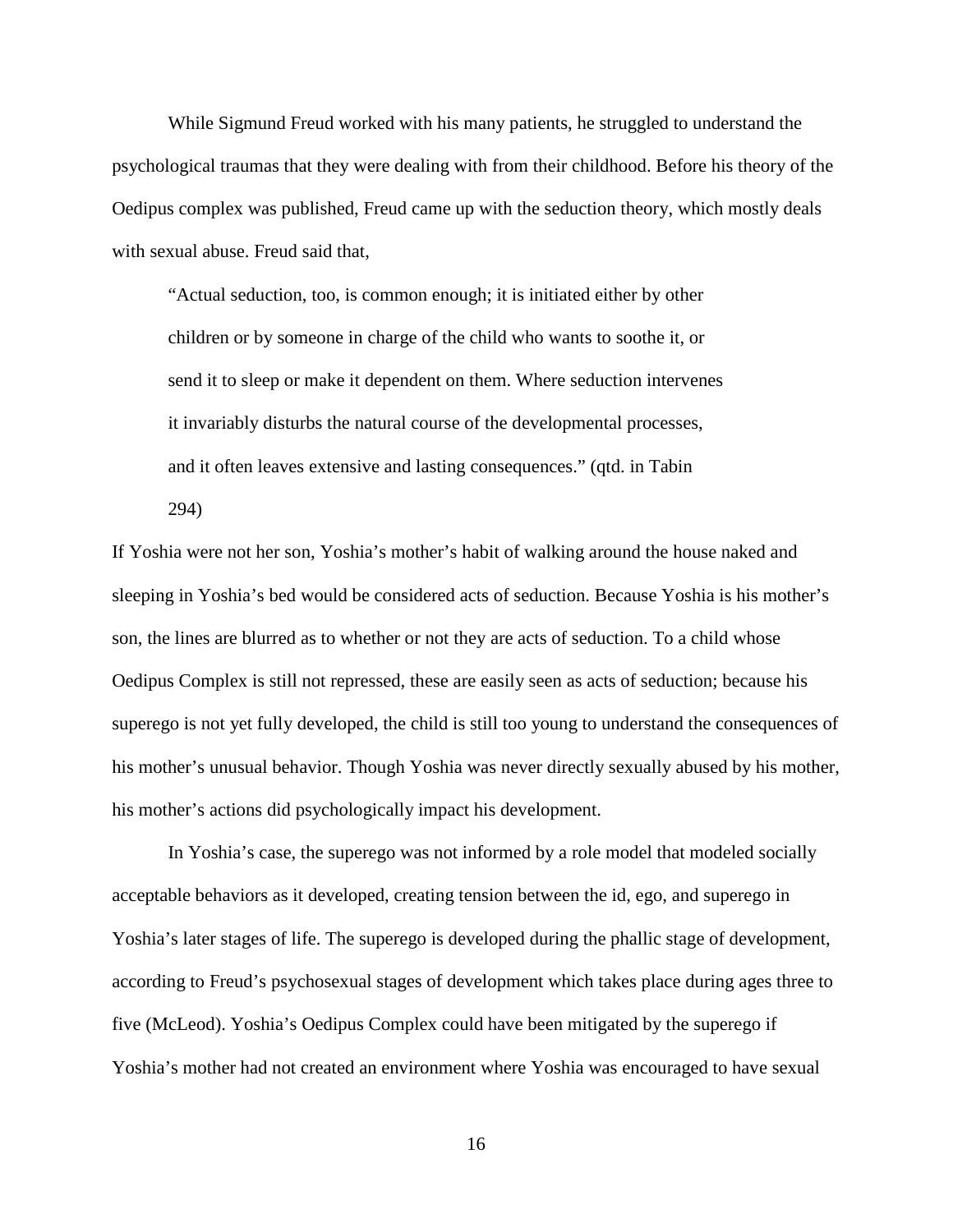inclinations towards her. In a discussion of the Oedipus complex, Martin S. Bergmann writes, "The Oedipus complex had the status of an infantile fantasy that underwent repression. Although he did not state it explicitly, Freud implies that the Oedipus complex was once, in infancy, a conscious fantasy that was repressed during the latency years, but remained sufficiently intact in the unconscious that we can speak of it as an unconscious fantasy" (536). As Yoshia went through his infantile state, he never fully repressed his Oedipus complex. Then when he went into the toddler stage and simultaneously the phallic stage, Yoshia still thought that it was appropriate to see his mother as a potential sexual partner, so, as his superego formed, this was the psychological parameter that was established. The formation of his superego takes place as the Oedipus complex moves into Yoshia's conscious mind to his unconscious mind as he ages so he is unaware that this is the moral structure that is establishing itself in his brain. As Yoshia continues to age, he encounters society's influences on the ego, which tells the ego that it is inappropriate for him to have sexual relations with his mother. This understanding causes the tension that Yoshia feels now because his ed is saying that he has sexual impulses and his mother is a female; therefore, she is a potential partner. His euperego is saying that it is okay to have sexual relations with his mother because it was never established that this is not okay, causing the physical erections that Yoshia experiences when his mother gets in bed with him; meanwhile his ego reminds him that society says that he cannot reproduce with his mother. The tension between the three elements of the mind causes much of Yoshia's discomfort when it comes to dealing with his mother; and it prevents him from being able to have a socially acceptable relationship with a woman.

Even after Yoshia spends time away from his mother and has had a relationship with a woman other than his mother, Yoshia still cannot commit himself to another relationship. After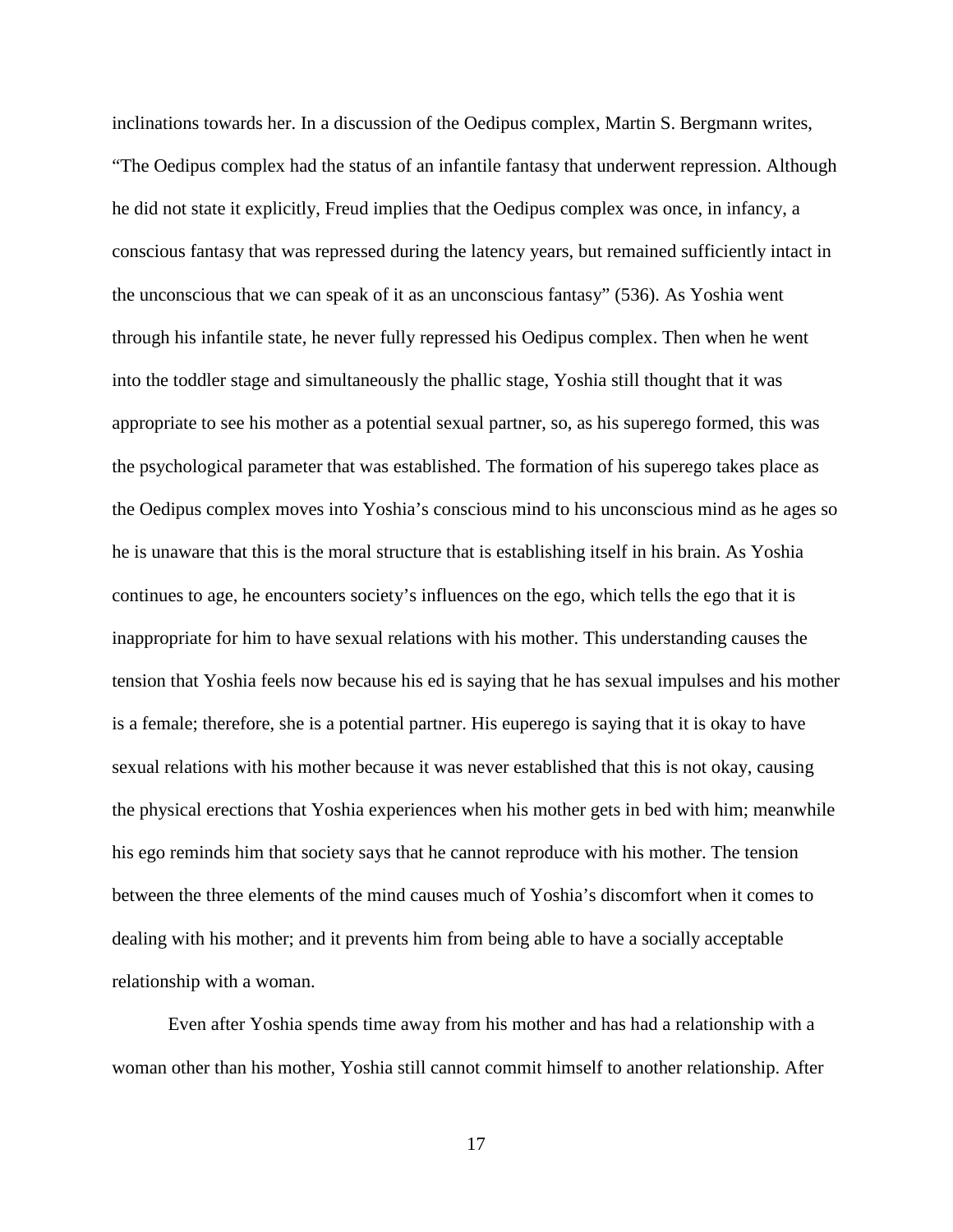college, Yoshia's girlfriend asks him to marry her. Yoshia declines because he can only think about his mother: "What would happen, he wondered, if he could remain his represent self and yet turn time backward so as to meet his mother in her youth when her would was in its deepest state of darkness? No doubt they would plunge as one into the muck of bedlam and devour each other in acts for which they would be dealt the harshest punishment" (Murakami 67). Not only does Yoshia admit that he has sexual inclinations towards his mother and would have sex with her if they were the same age, but he also admits that he knows that because of the religious and societal values in which he has been raised he would be punished for having sexual intercourse with his mother. In this moment, the id and the part of the superego that has been tainted by the Oedipus complex outweighs the part of the superego that takes into account Yoshia's religious values and disregards the ego completely. These feelings and the complete imbalance of the ego and superego prevent Yoshia from ever having a relationship with a woman other than his mother. Though Yoshia never does have sexual intercourse with his mother, the titillating effects of unconsciously wanting sexual interactions with his mother are detrimental to Yoshia's development. If Yoshia had repressed his Oedipus Complex as a child, he could have potentially married his college girlfriend and would have been able to focus on coming to terms with the loss of his father. Though Freud's theory of the Oedipus Complex is not accepted today, it is useful in understanding relationships like Yoshi's and his mother's. Researchers will never be able to prove Freud's theory correct, but psychoanalytic critics will continue to employ it to examine relationships such as Yoshia's and his mother's to great effect.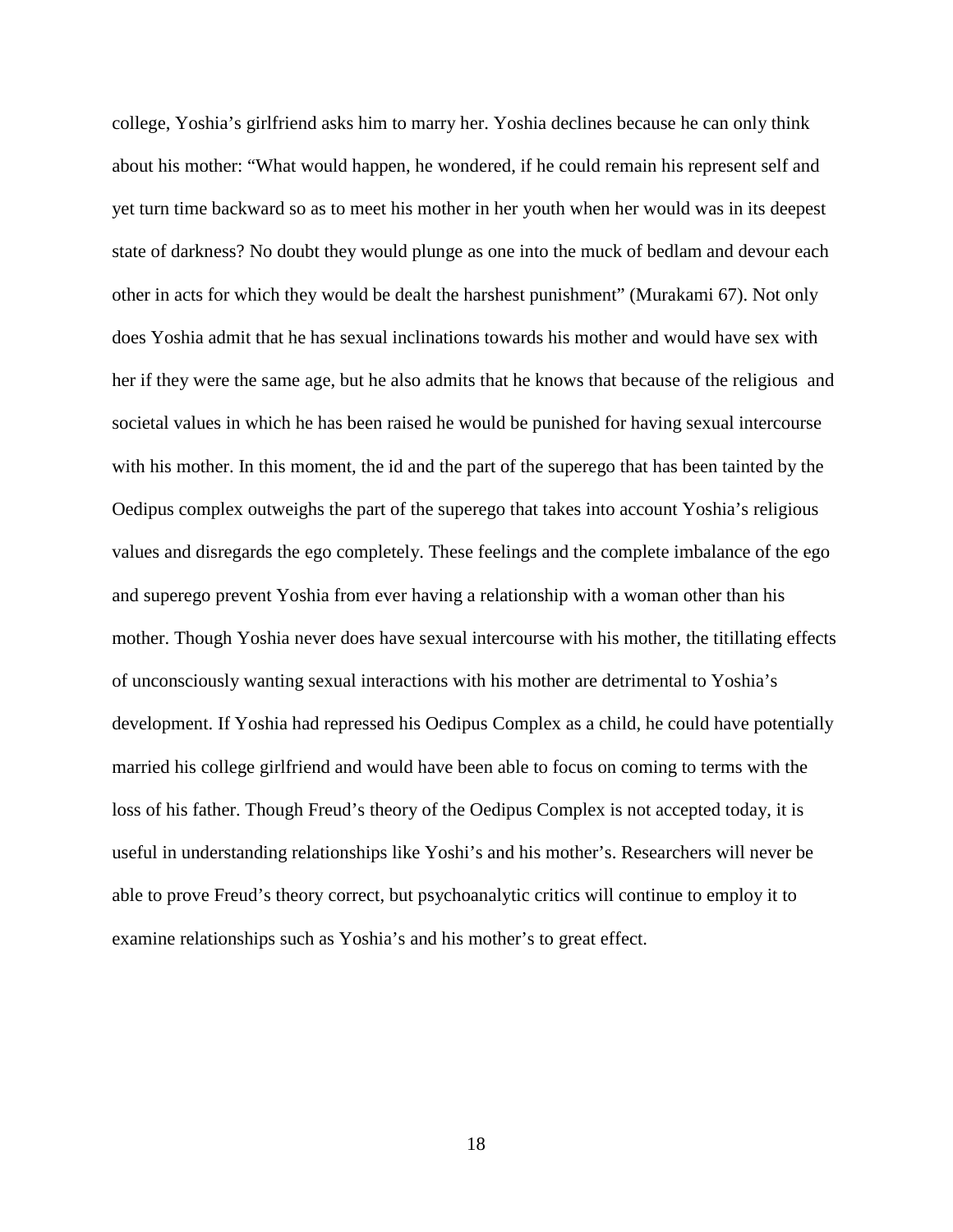Chapter 3: "TV People": A Commentary on Mental Illness

When someone has a lot on his or her mind, the world may seem to be passing him/her by. He or she often feels alone and misunderstood. This sense of loneliness is only magnified if this person is dealing with a mental illness, an illness that is hidden from the world. Despite being invisible, mental illness can take over one's life. In Murakami's "TV People" the narrator is suffering from schizophrenia but he and the people around him, including his wife, are unaware of it. As the narrator begins to show outward signs of mental instability, his relationship with his wife begins to fray, and eventually she leaves without saying a word to her husband. Through the narrator in "TV People," Murakami reveals the hardships that people with mental illness face due to society's ignorance about this invisible disease..

"TV People" begins in the unnamed male narrator's home. The narrator lives an ordinary life with his wife. Sundays, he tells us, are his least favorite day because "without fail, Sunday evening my head starts to ache. In varying intensity each time" (Murakami 196). Though this seems like just a potential neurological disorder, the headaches are also accompanied by sounds that are not quite sounds: "I hear things. Not sounds, but thick slabs of silence being dragged through the dark. KRZSHAAALKKRZSHAAAAAL KKKKRMMMS" (196). These noises are heard only by the narrator, and yet the noises are, ironically, the sounds of silence, the very absence of sound, so it is impossible to hear them. These noises are only part of a systematic confusion from which the narrator suffers every Sunday: "First, the aching. Then, a slight distortion of my vision. Tides of confusion wash through, premonitions tugging at memories, memories tugging at premonitions" (197). Confusion is also accompanied by paranoia. "People," the narrator thinks, "walk extra loud down the hall just to get me" (197). This type of paranoia is a common symptom of schizophrenia. (Picchioni and Murray 92) The confusion and paranoia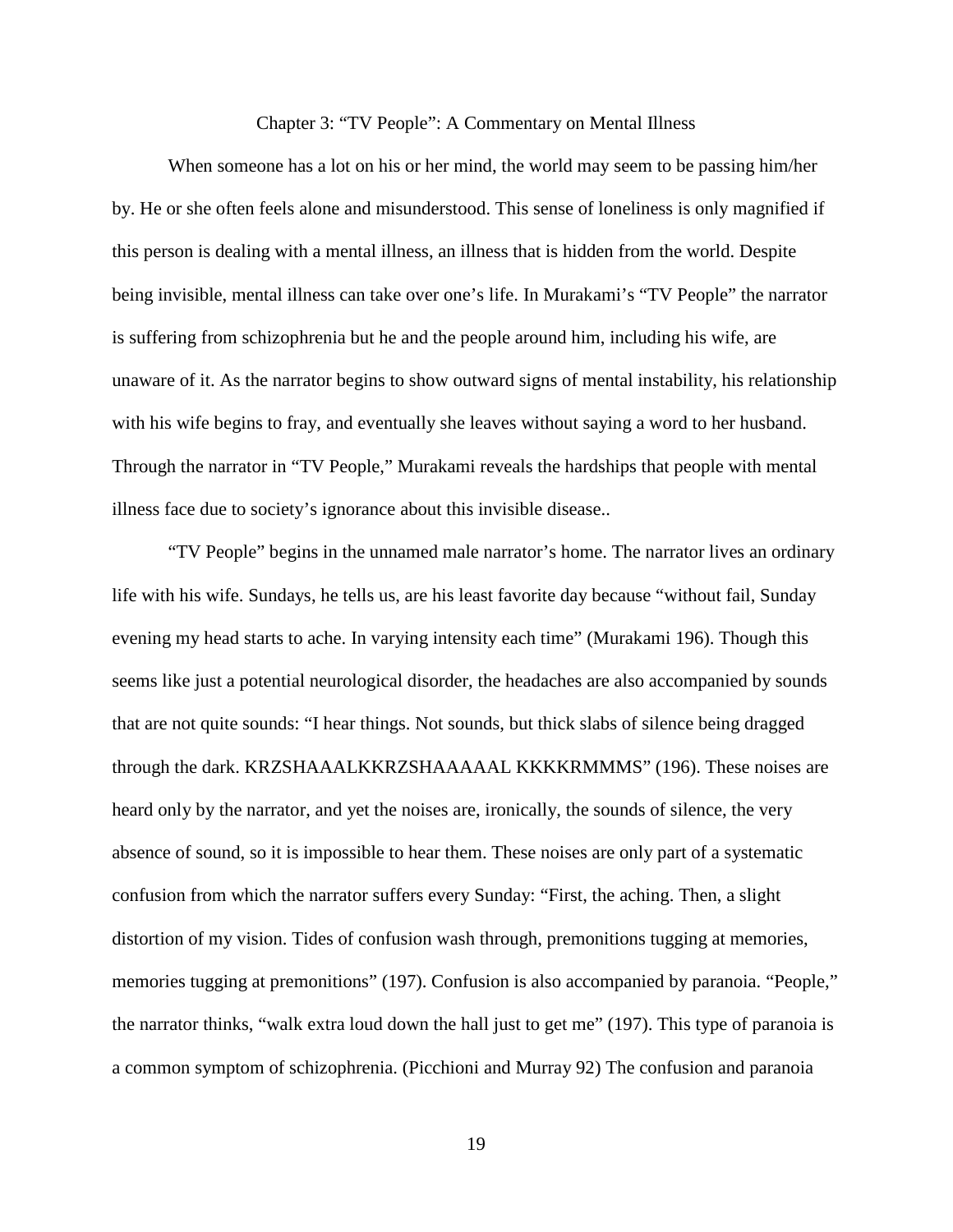that the narrator is experiencing seems not to be based in everyday life but instead in a deeply rooted problem within the narrator's unconscious. The mind cannot decide which memories to repress and move completely into the unconscious and which memories to try and work through at that current moment. The premonition, which can simply be defined as paranoia, that something unpleasant is going to happen does not come as a result of anything concrete but is only a feeling that the narrator experiences in his head. The feeling that the people in the hall are out to get him is a continuation of these premonitions but has no basis in logic or reason.

Though the paranoia does not seem to be taking over the narrator's life, eventually the narrator beings to hallucinate. The small humans that he sees—and refers to as TV People consume his thoughts. Because the narrator is in his Sunday state of mind, there is "all the more reason for the TV People to single out Sunday evening as the time to come around" (Murakami 197). The Sunday state of mind is a dream-like state in which the narrator is unfocused on the current place that he is in and is wrapped up in his thoughts. Freud and Jung would say that this is the perfect state of mind for hallucinations to occur:

The central model for… the generation of schizophrenia's hallucinations and delusional system is described as the intrusion of nighttime dream states into the waking consciousness. In this theoretical exegesis, a rent or tear is made in the ego instated by strongly repressed aggressive impulses which then create a dream-world for the patient as they subsequently overwhelm ego defenses. (qtd. in Dixon 4)

The ego, which works with logic and reasoning, is clearly already compromised in the narrator's mind as he thinks that real people are walking loudly in the hallway to upset him when they are most likely unaware that they are walking loudly at all. The narrator has already stated that there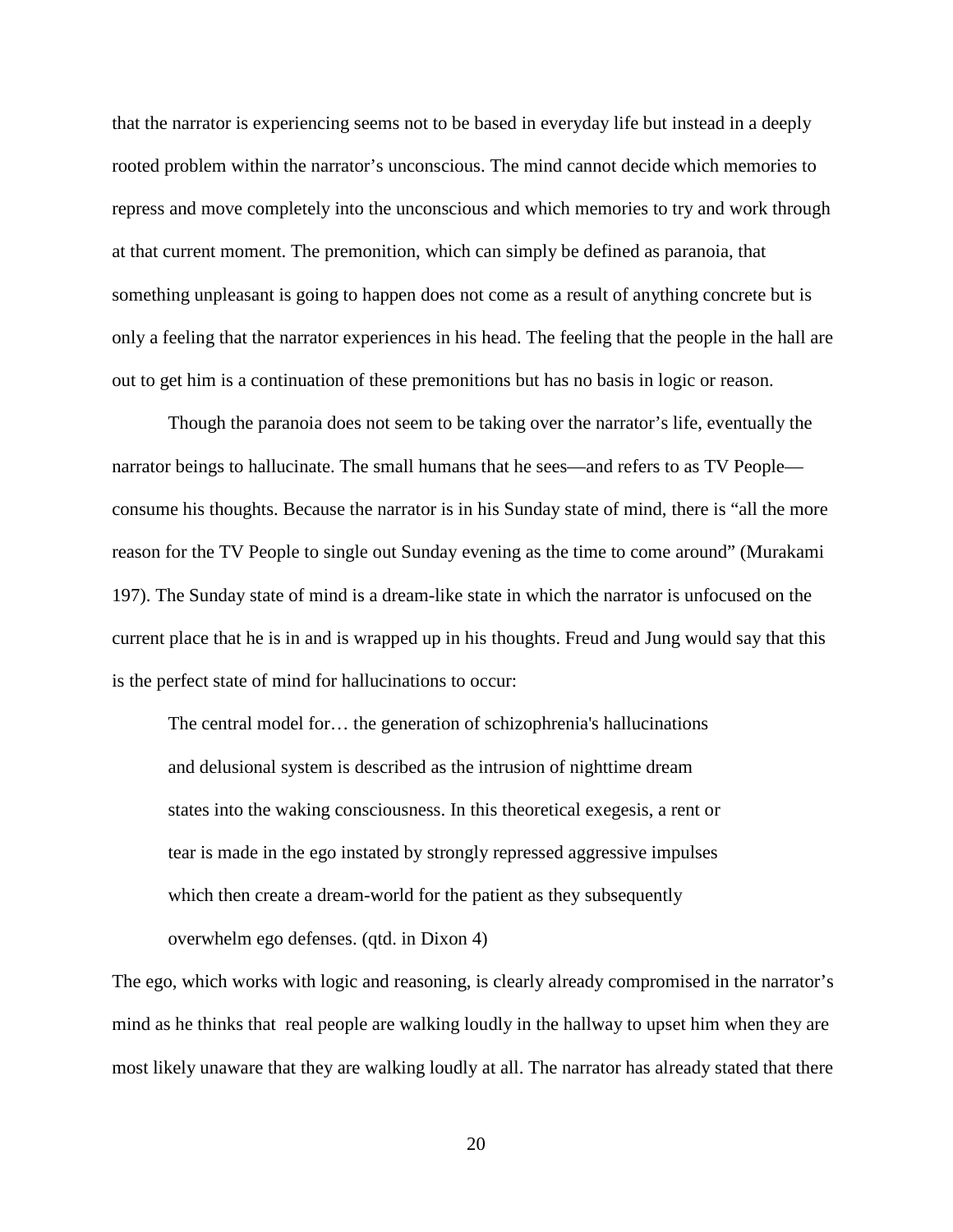are memories and premonitions that are creating confusion. These memories when using psychoanalysis are understood to be repressed impulses trying to come out. These conditions, just as the narrator unconsciously recognizes, are perfect for the TV People, the narrator's hallucinations, to come out and infiltrate the narrator's consciousness.

When the TV People set up a TV in the narrator's living room, they bring out the narrator's obsessive compulsive tendencies and cause him to question his existence. When the TV People first appear to the narrator he tells us that "They don't knock or ring the doorbell. Don't say anything. They just sneak right in. I do not hear a footstep" (Murakami 198). The lack of footsteps and the fact that they do not knock confirms the fact that these people are hallucinations. When the TV People are present, what the narrator hears, ironically, is the sound of silence that he hears on any Sunday, which Murakami signifies by a string of capital letters. The TV people not only confuse the narrator by making him wonder why they are there, but they also make him question his previous actions and his own existence rather than the existence of the TV People. The narrator tries to figure out if it is possible for the TV People to come in through the door: "The door was locked, I think, but I can't be certain. Maybe I forgot to lock it. It really wasn't foremost in my thoughts at the time, so who knows? Still, I think the door was locked" (198). Though the narrator does not question the legitimacy of the TV People, he does begin to question his own actions. The repetition of his thoughts and his obsession with whether or not he locked the door shows obsessive compulsive tendencies. The narrator also begins to question his own existence when the TV People do not acknowledge him: "The TV People ignore me from the very outset. All three of them have this look that says the likes of me don't exist" (199). In this moment, the narrator is separating himself from the TV People as if they are separate species but he never thinks to question the existence of the TV People. From the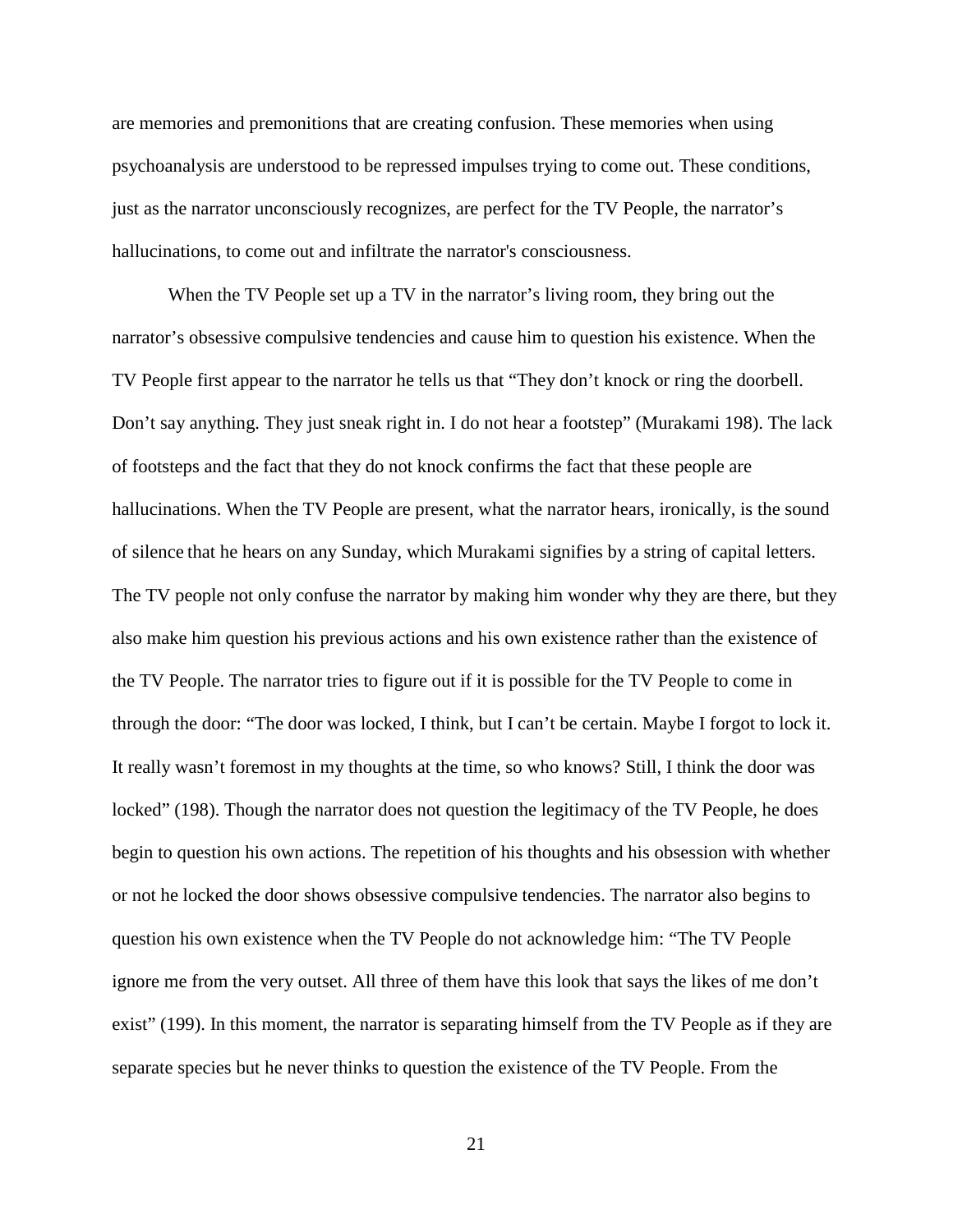moment that they come in, the narrator accepts them as real though they do not acknowledge his existence. Because they do not acknowledge him, the narrator begins to think that he is the one who does not really exist, but he does not try to interact with the TV People to figure out who is real.

As the TV People finish setting up the TV and leave, the narrator tries to rationalize his lack of interaction with the TV People, which only makes him seem more mentally unstable. Though the narrator fully acknowledges that a "normal person" would have tried to get the TV People out of his house, he says that he could only sit there dumbfounded. His rationale for not talking to the TV People gives readers insight into his mental state: "Not to excuse myself, but *you* have people right in front of you denying your very presence like that, then see if you don't doubt whether you actually exist" (202). The narrator believes that all people have people in their lives who deny their existence and that this is a normal occurrence. This rationalization of his hallucinations aligns with one of the symptoms of schizophrenia:

People with schizophrenia typically hear voices (auditory hallucinations), which often criticize or abuse them. The voices may speak directly to the patient, comment on the patient's actions, or discuss the patient among themselves. Not surprisingly, people who hear voices often try to make some sense of these hallucinations, and this can lead to the development of strange beliefs or delusions. (Picchioni & Murry 91)

Though the TV People are not criticizing the narrator, they are abusing him by not talking to him and making him question his existence. The narrator tries to make sense of the TV People by normalizing them and thinking that everyone has their own TV People. As the narrator tries to rationalize his lack of interaction with the TV People, his state of mind continues to deteriorate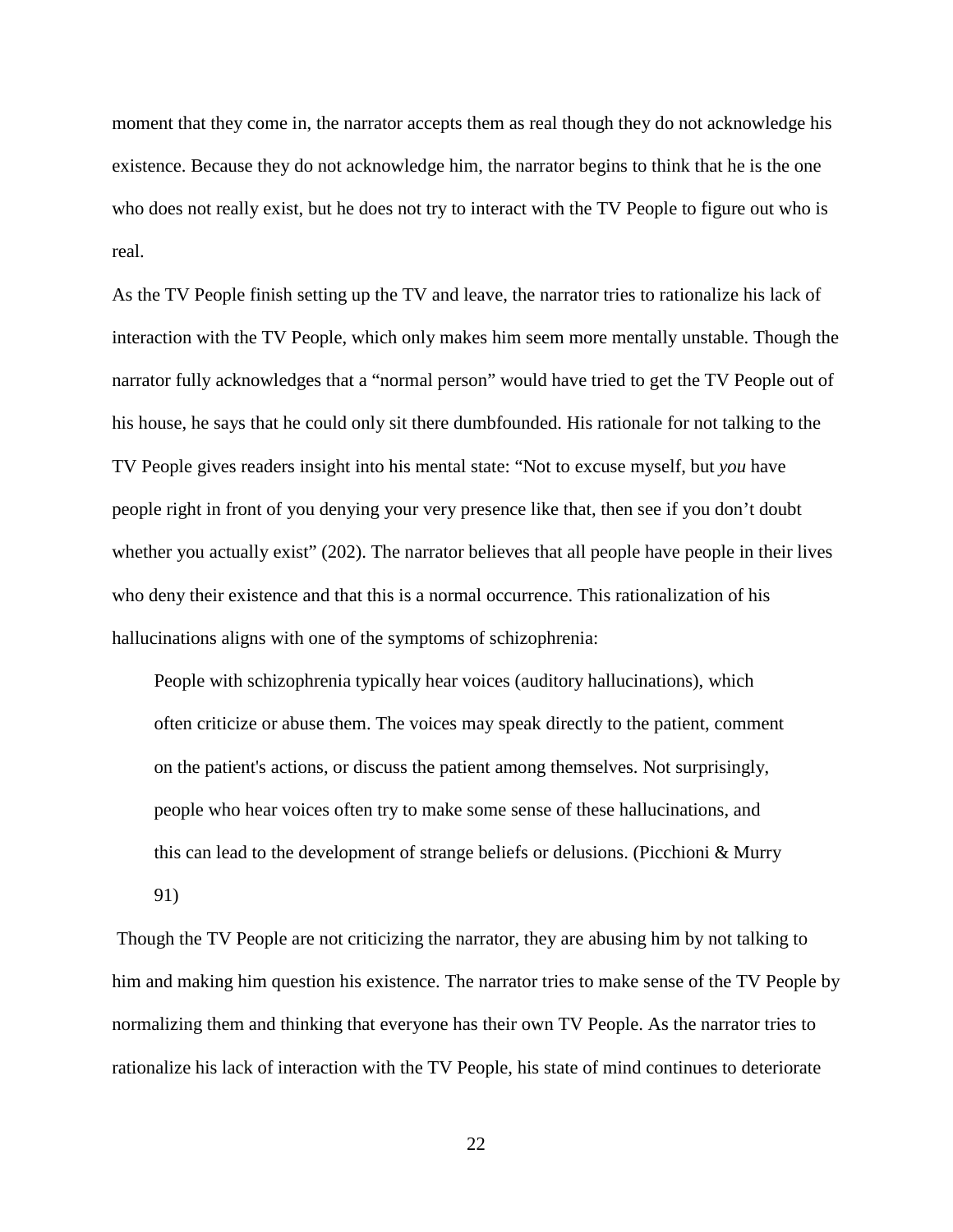as he questions more of his existence: "I look at my hands half expecting to see clear through them. I'm devastated, powerless, in a trance. My body, my mind are vanishing fast. I can't bring myself to move. It's all I can do to watch the three TV People deposit their television in my apartment and leave. I can't open my mouth for fear of what my voice might sound like" (202).

Not only does the narrator illustrate his own personal struggle with mental illness but he also conveys a larger point about people facing various types of mental illness. The narrator says that he feels powerless, like he is in a trance, because he has no control over what he is seeing and what is happening to him. He can only watch his delusions infiltrate his safe space, his home, and leave a piece of themselves, the TV, there. The TV then becomes a constant reminder of the TV people and, therefore, of the mental illness that is inhibiting him from functioning as a normal human being. This is a common struggle for many who have a mental illness and who feel as if it is taking over their lives and that there is nothing they can do about it. The constant reminder of the TV People makes the narrator hyper-focused, causing him to withdraw socially from the world.

As the narrator continues to deal with his hallucinations, he becomes so consumed with them that he cannot understand why other people cannot see them and starts distancing himself from those around him. One day the TV People appear at the narrator's place of work. This is the first time that they have left the narrator's house. The narrator is in a meeting when the TV people come in with a TV. They try to find a place in the room to install it but cannot find a sufficient space, so they leave with the TV. The narrator reflects on the occurrence:

The others in the room show no reaction to the TV People. And they can't have missed them. No, they've definitely seen them. And the proof is they even got out of the way, clearing a path for the TV People to carry their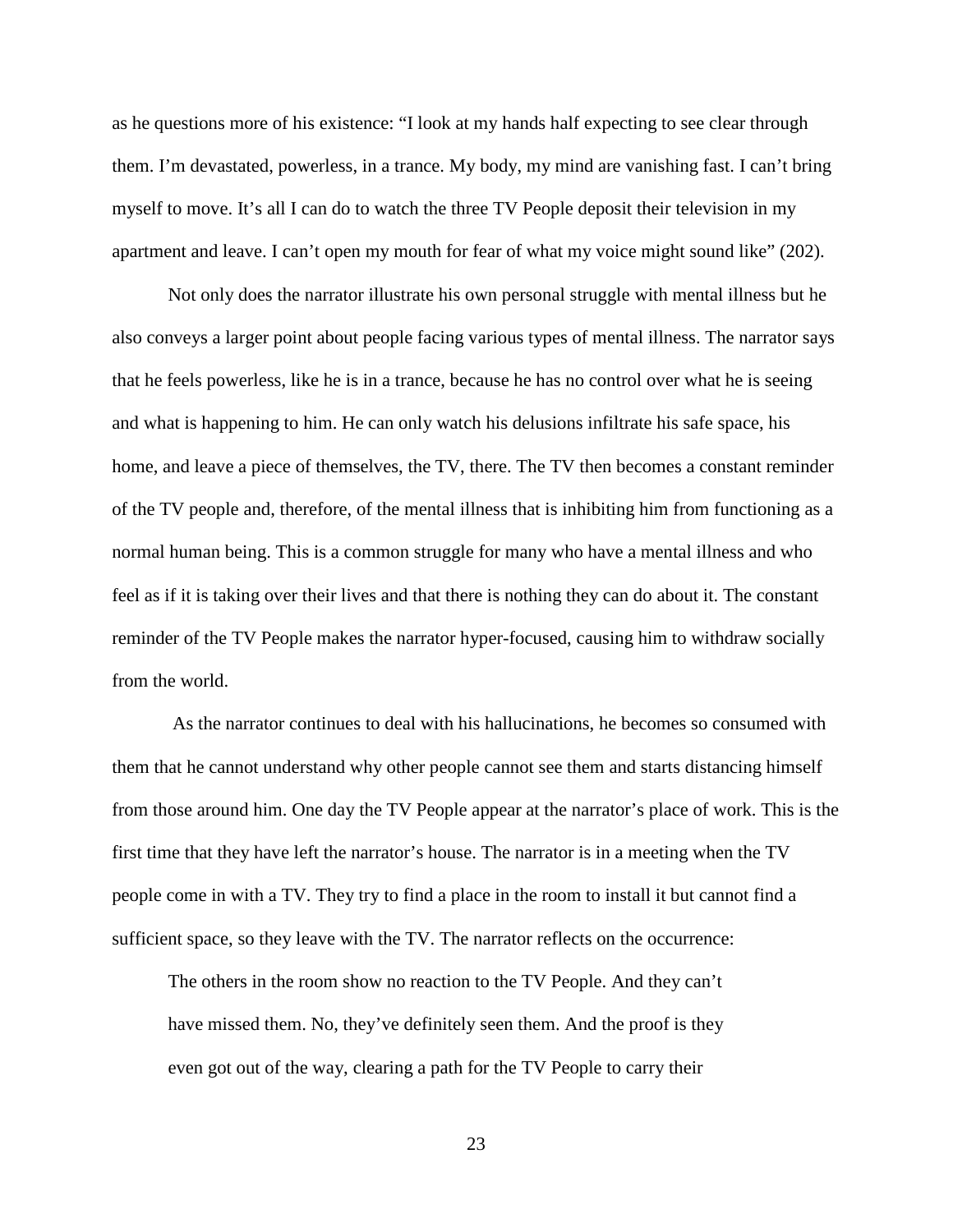television through, still, that's as far as it went: a reaction no more alarmed then when the nearby coffee shop delivered. They'd made it a ground rule not to acknowledge the presence of the TV people. The others all knew they were there, they just acted as if they weren't. (209).

Once again, the paranoid narrator believes that a group of people are against him. The narrator, through his description of his workplace makes it seem like he is comfortable at work and has no major qualms with his coworkers. In this instance, without his functioning ego to tell him that he is being irrational, the narrator makes it seem as if everyone at his office is out to get him, as they do not acknowledge the existence of the TV People, making him more confused. As if it were not enough that none of the people reacted to the TV People during the meeting, the narrator decides to mention the TV People to one of his co-workers while they are alone together in the bathroom. He says to his co-worker, "Oh, by the way, those guys who came in with the TV just now…" (209); he quickly decides not to finish the sentence. The narrator knows that the subject is not meant to be spoken about: "Maybe he didn't hear me. Or maybe he's pretending not to hear. I can't tell. But from the sudden strain in the atmosphere, I know enough not to ask" (209). Despite his coworker's awkward response, the narrator still does not understand that he is the only one seeing the TV People. His decision not to mention the TV People aligns with one of the symptoms of schizophrenia, social withdrawal. Picchioni and Murray say that the negative symptoms of schizophrenia include "social withdrawal, self neglect, loss of motivation and initiative, emotional blunting, and paucity of speech social withdrawal, self neglect, loss of motivation and initiative, emotional blunting, and paucity of speech" (Picchioni& Murray 92). Just as he withdraws from his coworkers, the narrator does the same with his wife.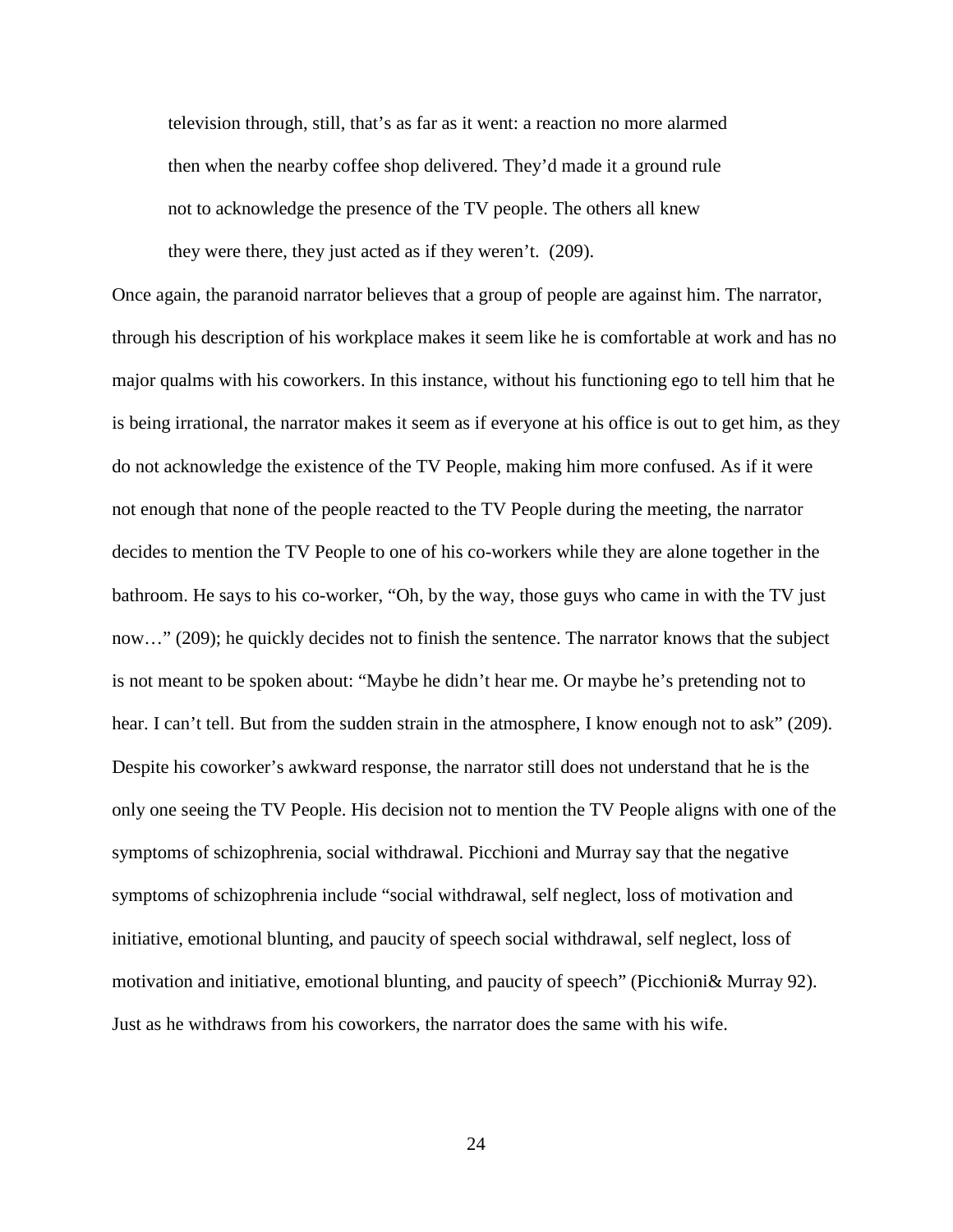Communication is one of the most important aspects of a relationship, and it is clear there is something wrong when communication breaks down. Though the narrator is extremely observant of the small details of his relationship, he completely misses the social cues that his wife is giving him due to his obsession with his hallucination. As the TV People are placing the TV in his living room, the narrator is most concerned with how is wife will react when she gets home from work. When the TV people move a clock onto the floor to be able to place the TV on the mantel, the narrator thinks, "The wife is going to raise hell. She hates it when things get randomly shifted about. If everything isn't in its proper place, she gets really sore" (Murakami 200). The narrator also gets upset when the TV People throw a pile of magazines on the floor because he knows his wife will be very upset that the magazines are all over the floor and no longer have their bookmarks in them. Instead of getting the response that he thinks that he will get, the narrator's wife "doesn't say a thing, [she] just gives the place a once-over" (203). The narrator's wife continues to stay distant from him throughout the rest of the night as he focuses on the imaginary TV: "the wife has seated herself on the carpet and is flipping through the *Elle*, oblivious of the fact that the TV has just been turned on and off' (204). Though these seem like small instances of the narrator's wife being withdrawn to the narrator, they are the beginnings of a much larger wedge being driven between him and his wife. The wife not commenting on the objects being moved in the house, despite her usually being upset, is a sign of her giving up on caring about the smaller things in their relationship. The narrator does not see this and does not think to ask because he is too focused on the hallucination of the TV and the fact that his wife is not commenting specifically on the TV.

The lack of communication between the narrator and his wife, and the narrator's focus on his hallucinations, ultimately lead his wife to leave him. On the final night in the story, the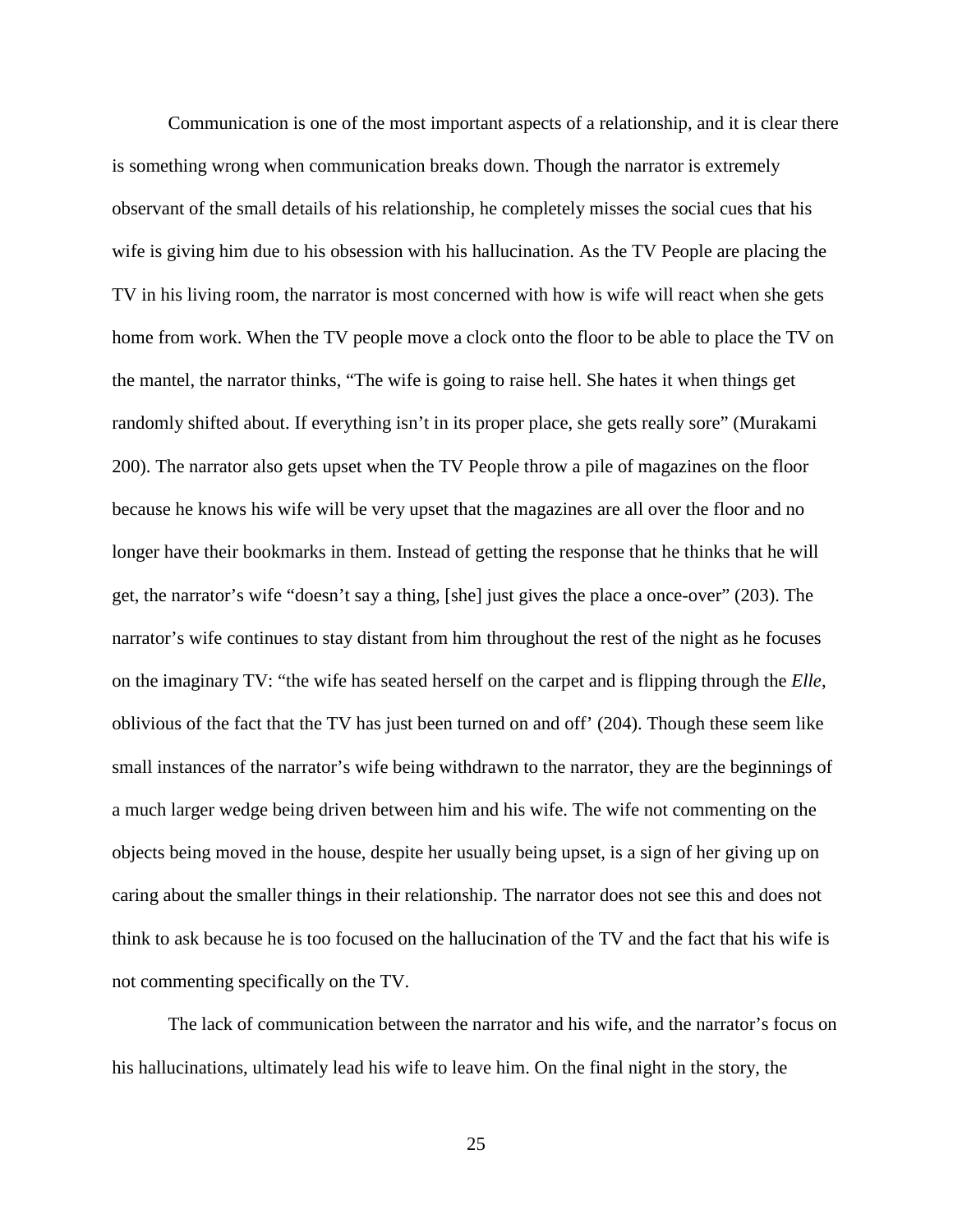narrator gets upset when his wife is late coming home. He explains that, "whenever either of us knows he or she is going to be later than six, we always call in. That's the rule" (211). The narrator goes on to explain that the rules, such as calling when they are going to be late, are in place so that they both know where the other is and what plans to make for dinner. The narrator obsesses over this just as he does with the way his wife will react to the mess that the TV People made earlier in the week. Eventually, however, the TV People take over his thoughts once again and the narrator completely forgets about his wife not coming home. It is only when the TV People bring up the narrator's wife, saying, "Shame about your wife" (214), does the narrator finally begin to think about his wife and the distance between the two. The narrator questions the TV People, saying, "How's that?," to which the TV people respond, "How's that? It's gone too far" (214). In this moment, though he struggles to draw a conclusion, the narrator realizes that not only has his wife not called but that she might never come back. The narrator thinks, "Maybe the wife is out there. She's gone somewhere far away. By whatever means of transport, she's gone somewhere far out of my reach. Maybe our relationship has suffered irreversible damage. Maybe it's a total loss. Only I haven't noticed. All sorts of thoughts unravel inside me, then the frayed ends come together again" (215). The narrator finally realizes that he has been missing part of the world around him. He realizes that all of the little instances where his wife was no longer caring was her withdrawing from him, but he still cannot pinpoint a reason why. Though he was thinking about the TV People before having these thoughts about his wife, he never states that it was because of them, because he still does not understand that these are hallucinations. For a moment, connections are made in the narrator's mind. These connections have been impossible for the past few days due to the narrator's preoccupations with the TV People. The narrator understands that the TV people are distracting him from the real world. However, this clarity is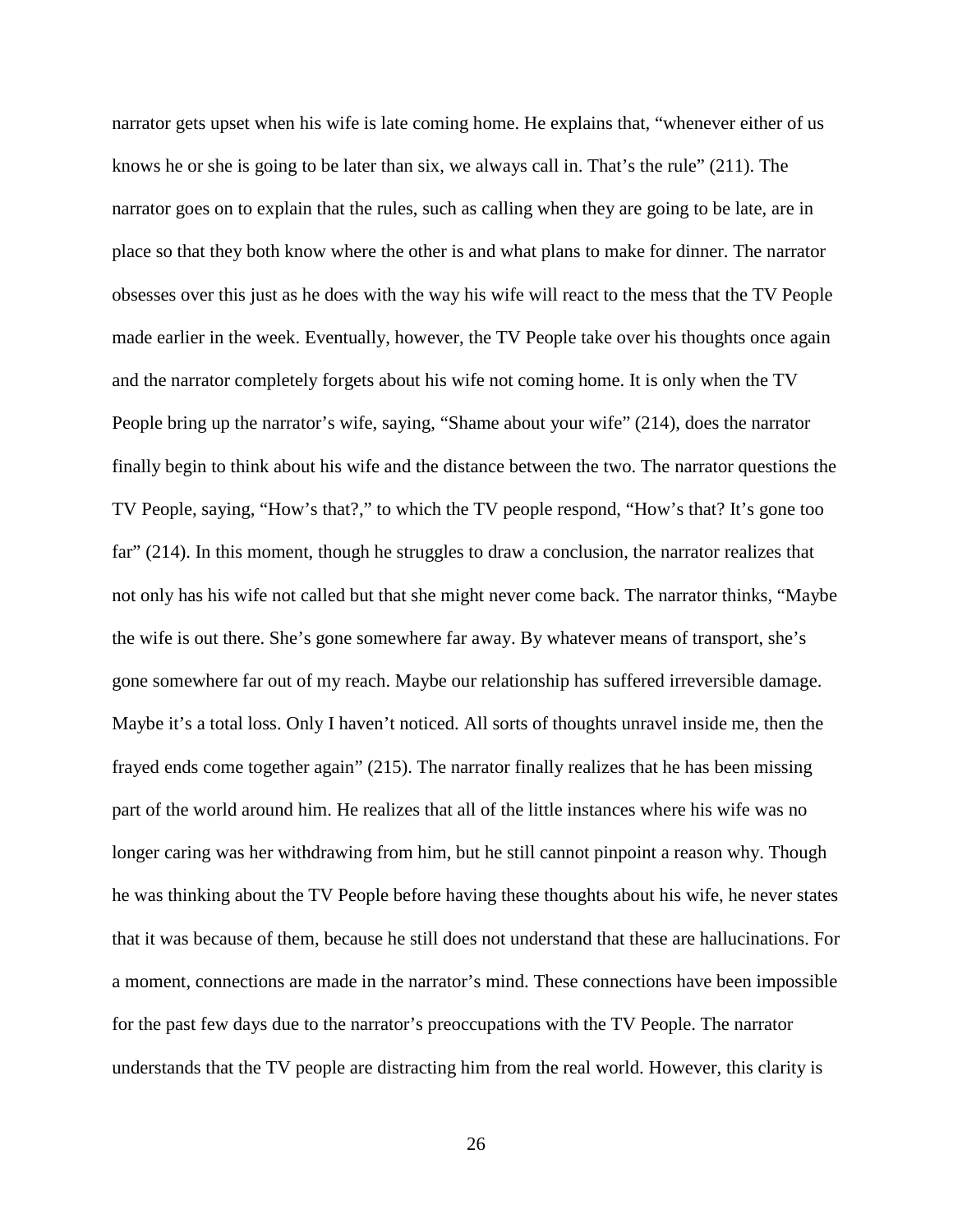short lived because the narrator's mental illness soon takes over and he is not able to fully process the loss of his wife or why this has happened.

Murakami's story "TV People" is a commentary on mental illness as a whole and the struggles and stigmas that come with it. Just as the narrator feels like he cannot talk to his coworkers about the TV People because they cannot see the TV People, many people feel as if they cannot talk about their mental illness with anyone in their lives. They often live in silence and then have to try and understand their illness and cope with it on their own. Just as the narrator's wife and coworkers ignore any signs that narrator is suffering from mental illness, many people ignore others' mental illnesses, deny that they are real, or question the toll that these illnesses can have on people. Without giving attention to mental illness, sufferers can potentially lose all of the people they care about. They can also be left as a shell of their former selves if they are unaware of the toll that their illness is taking on them. In "TV People," Murakami challenges his readers to begin to erase the stigma surrounding mental illness and illuminate the toll mental illness can have on an individual's life.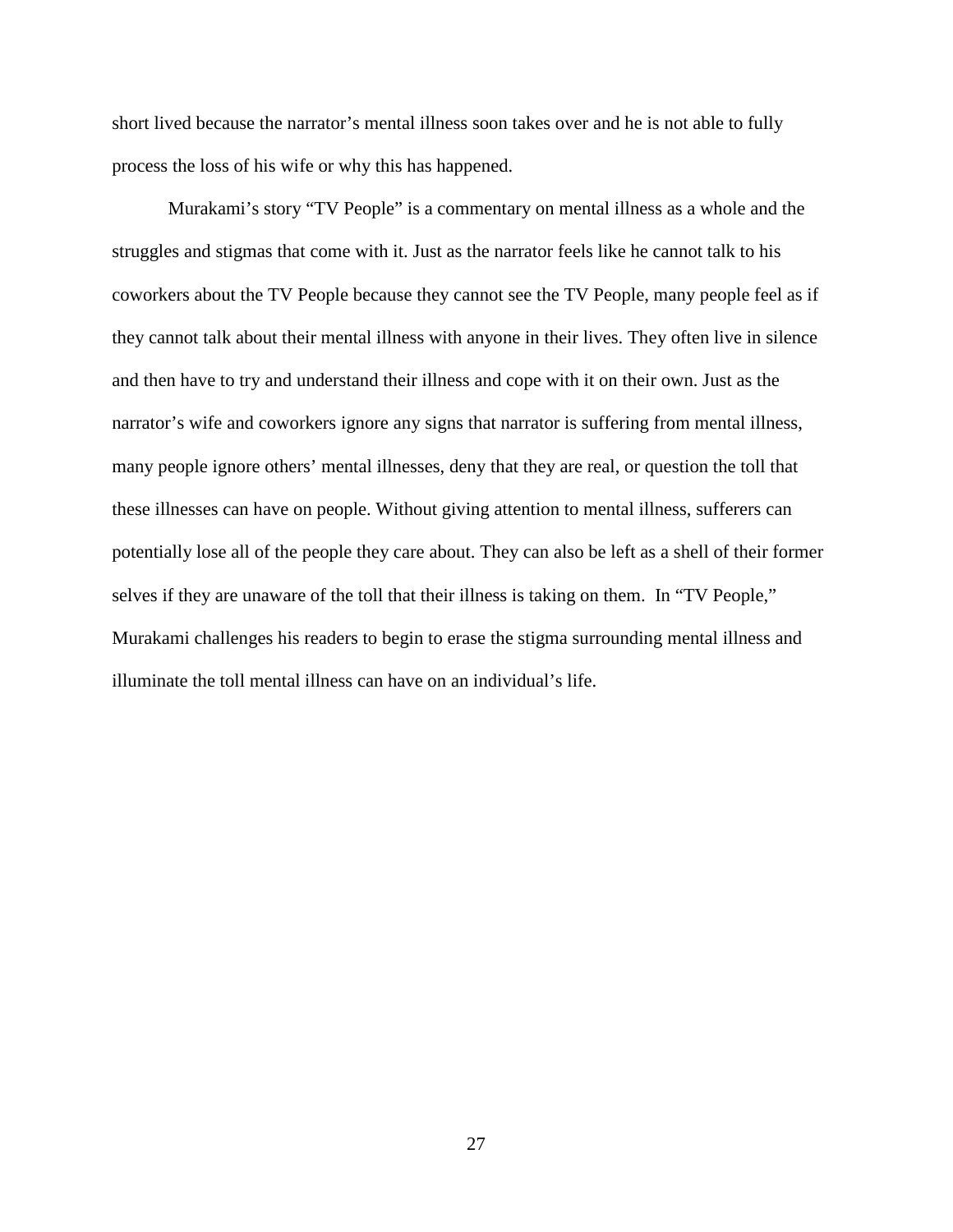## **Conclusion**

Throughout this analysis, I have demonstrated the usefulness of applying psychoanalytic criticism to Haruki Murakami's work. Murakami's work takes on an air of fantasy while still accurately portraying the psychological conditions that are present in everyday society. In "The Little Green Monster," Murakami represents the struggle that many victims of sexual assault face as they try to cope with and make sense of the traumatic experience that they have gone through. Murakami revels this through a story of a woman who is alone in her home one night and is visited by a little green monster. The monster is representative of the narrator's childhood rapist and its surfacing is the resurfacing of the repressed memory of the narrator's rape. Through her dream, the narrator is able to come to terms with her rape by getting justice for her rape through her attack on the monster. This frees the narrator of any unresolved frustration and fear towards the monster and helps her to realize that her rapist will never be able to harm her again.

In "All God's Children Can Dance," Murakami highlights the issues that children, especially males, face when they do not have a father figure in their lives. For Murakami's character, Yoshia, the absence of his father, as well as the sexual actions of his mother, cause his mind to fail to repress his Oedipus Complex. Because he is unable to repress his desire for his mother, tension is created between Yoshia's id, ego, and euperego, which prevents him from being able to make decisions about his sexual impulses. Yoshia can never have a true relationship with another woman and will always have sexual inclinations towards his mother.

Finally, in "TV People," Murakami expresses the social alienation that mental illnesses such as schizophrenia can cause for those who suffer from them. In "TV People," Murakami narrator suffers from schizophrenia. His hallucinations distract him from seeing that his wife is distancing herself from him, as are his co-workers. In the end, the narrator is left completely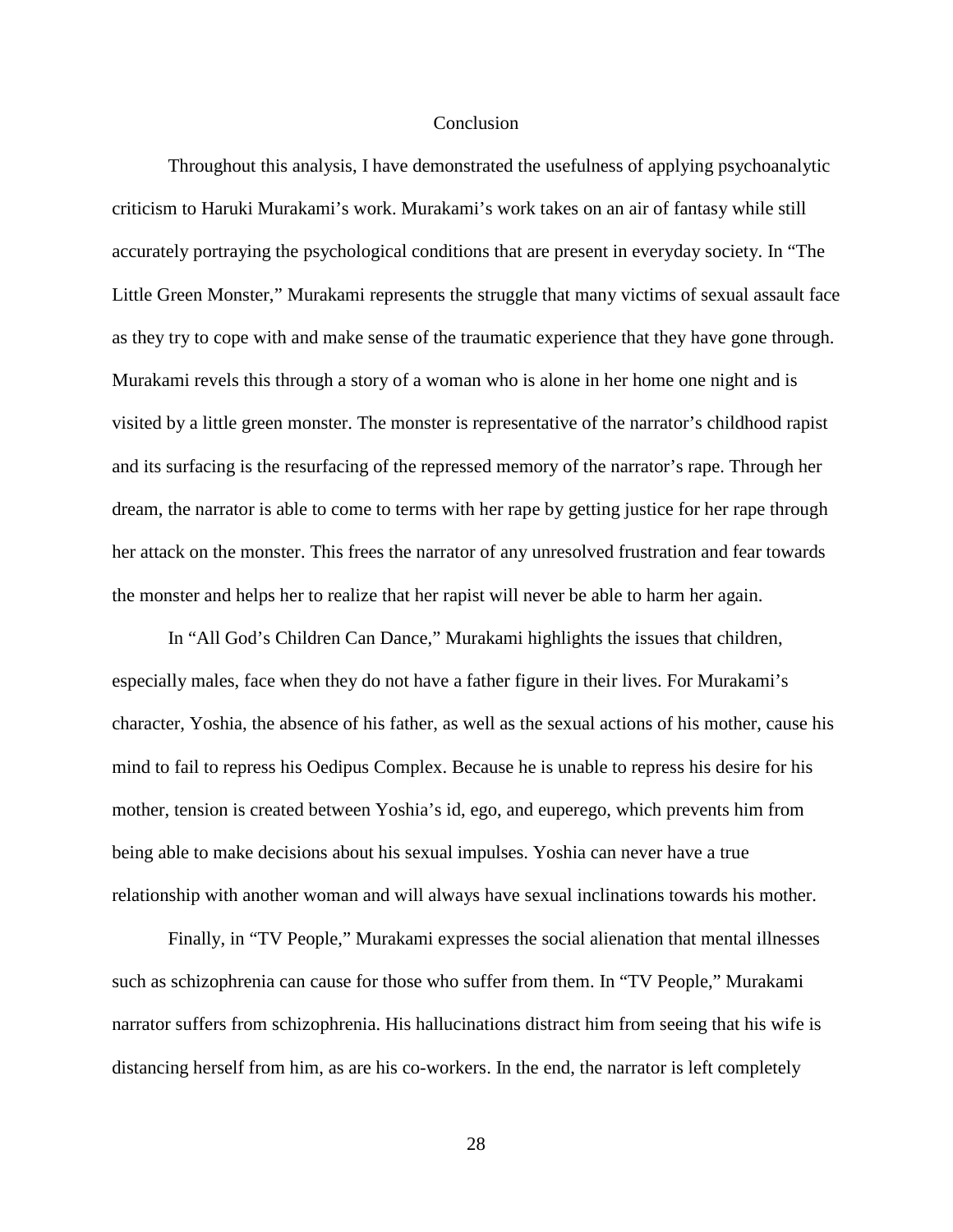alone because neither him nor the people around him understood his mental illness or did anything about it.

Though these specific stories lend themselves to being read through a psychoanalytic lens, further research on Murakami's works can be done through other lenses. This thesis focuses on three short stories but further research could also be done on Murakami's novels. No matter what lenses are used to analyze his work, Murakami's works, because of their complexity and, frankly, their strangeness, will continue to bear interesting fruit.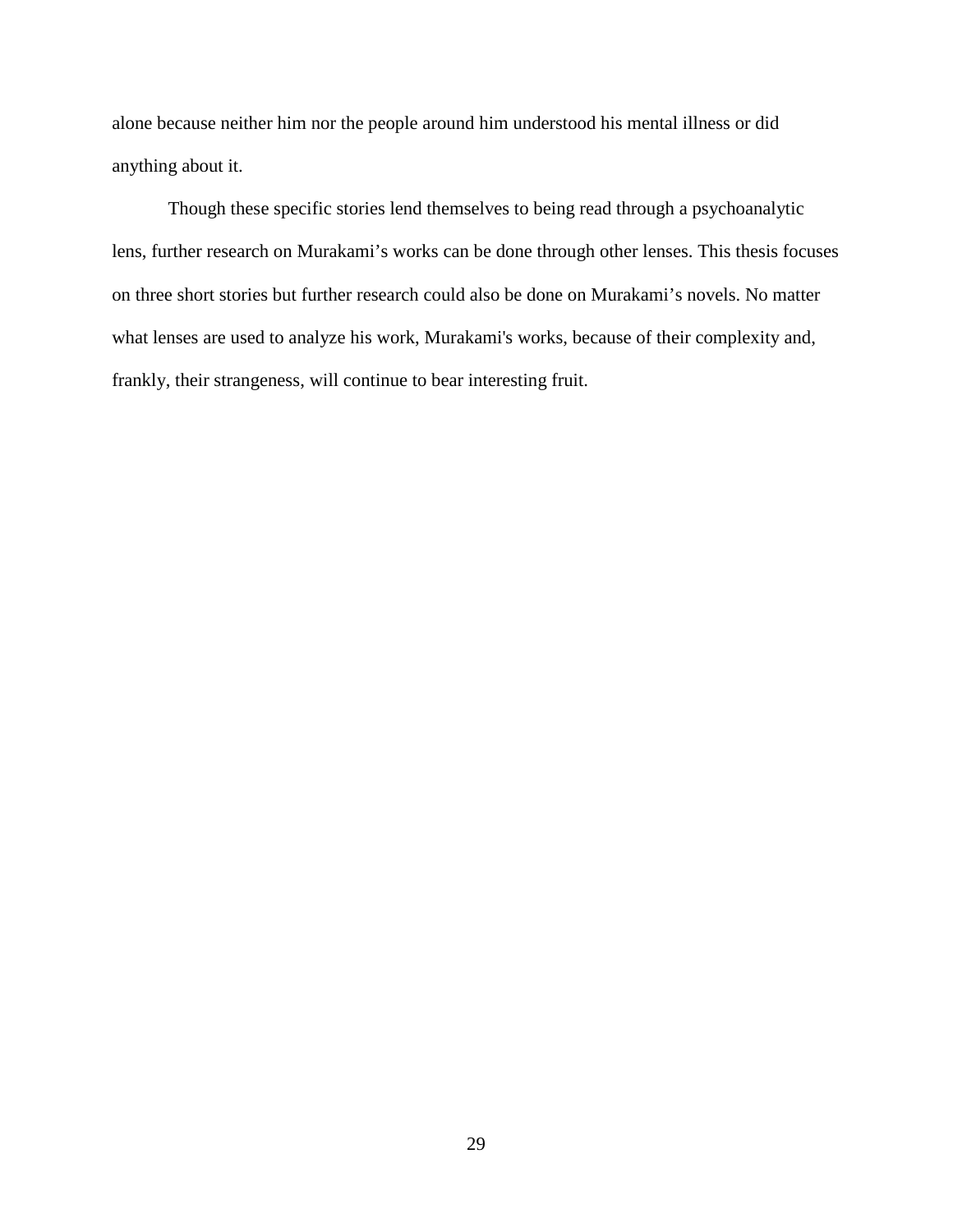#### Works Cited

- Barry, Peter. *Beginning Theory: An Introduction to Literary and Cultural Theory*. 2nd ed., Manchester, Manchester University Press, 2002.
- Bergmann, Martin S. "The Oedipus Complex and Psychoanalytic Technique." Psychoanalytic Inquiry, vol. 30, no. 6, Nov/Dec2010, pp. 535-540. EBSCOhost, doi:10.1080/07351690.2010.518538.
- Boag, Simon. "Freudian repression, the common view, and pathological science." Review of General Psychology 10.1 (2006): 74.
- Dixon, Paul W. "An extension of Freud and Jung's theory of the relation of dream states to schizophrenia." Current Psychology, vol. 24, no. 1, 2005, p. 4+. Health & Wellness Resource Center,

http://link.galegroup.com/apps/doc/A138440984/HWRC?u=mlin\_s\_bridcoll&sid=HWR C&xid=87659832. Accessed 17 Apr. 2018.

Jung, Carl G. "The Shadow." The Essential Jung: Selected Writings (1948): 91-93.

- Lapsley, Daniel K., and Paul C. Stey. "Id, Ego, and Superego." Encyclopedia of Human Behavior. , 2nd ed., 2012, https://www3.nd.edu/~dlapsle1/Lab/Articles\_&\_Chapters\_files/Entry%20for%20Encyclo pedia%20of%20Human%20BehaviorFInal%20Submitted%20Formatted4.pdf. Accessed 22 Apr. 2018.
- McLeod, Saul. "Id, Ego, Superego." Simple Psychology, Saul McLeod, 2007, https://www.simplypsychology.org/psyche.html. Accessed 22 Apr. 2018.
- Morgenshṭern, Noʻomi. "The Oedipus Complex Made Simple." University of Toronto Quarterly, vol. 72, no. 4, 2003, pp. 777–788.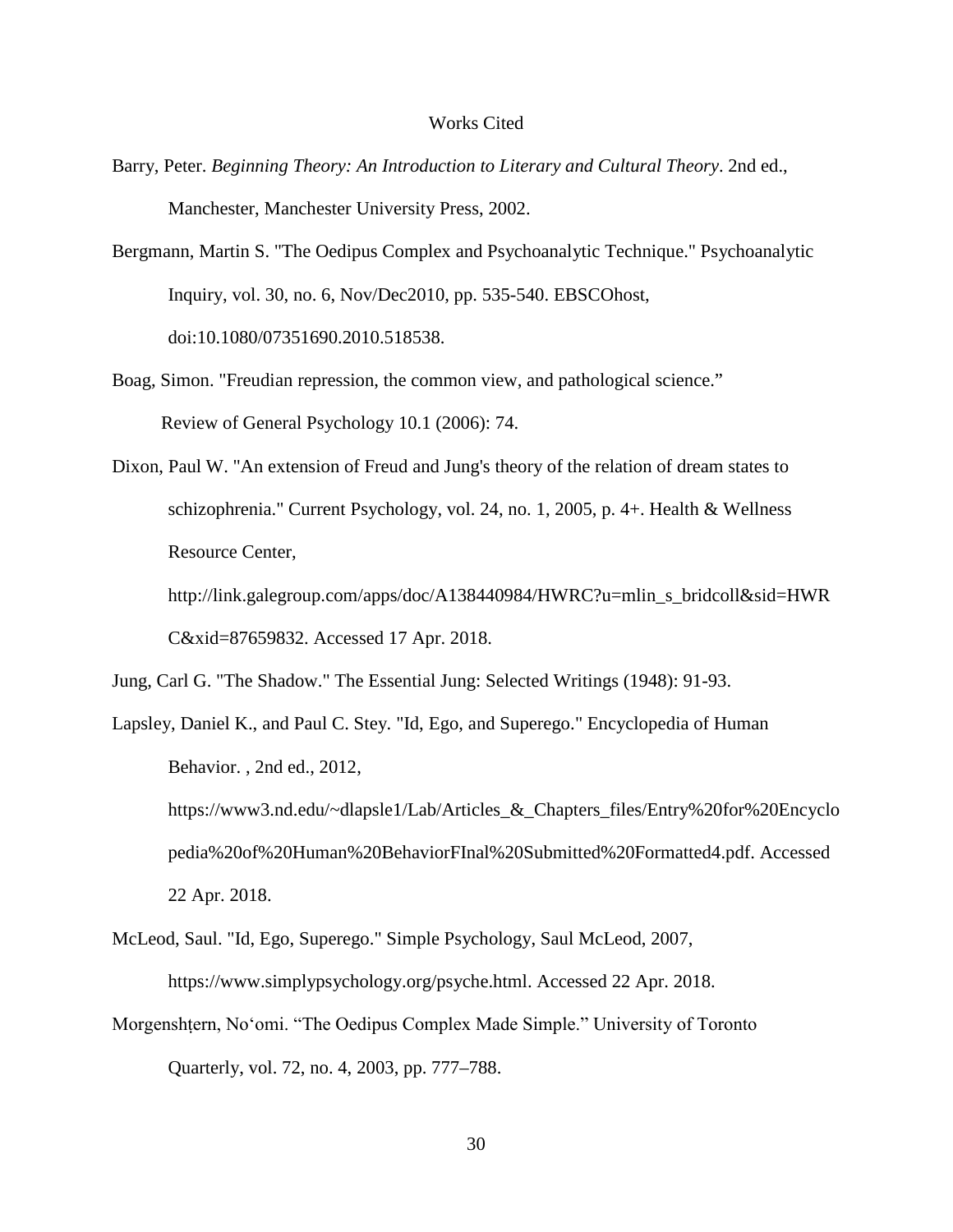Murakami, Haruki. "A Conversation with Murakami about Sputnik Sweetheart."

HarukiMurakami.com, www.harukimurakami.com/q\_and\_a/a-conversation-with-harukimurakami-about-sputnik-sweetheart. Accessed 23 Apr. 2018.

Murakami, Haruki. "All God's Children Can Dance."After the Quake (2002): 47-68.

Murakami, Haruki. Interviewed by Emma Brockes. "Haruki Murakami: 'I took a gamble and survived'." The Guardian, Guardian News and Media Limited, 14 Oct. 2011, https://www.theguardian.com/books/2011/oct/14/haruki-murakami-1q84. Accessed 23 Apr. 2018.

Murakami, Haruki. "The Little Green Monster." The Elephant Vanishes (1993): 202-209.

Murakami, Haruki. "TV People." The Elephant Vanishes (1993): 195-216.

Picchioni, Marco M., and Robin M. Murray. "Schizophrenia." BMJ : British Medical Journal, vol. 335, no. 7610, 2007, pp. 91. ProQuest, http://maxwell.bridgew.edu.libservprd.bridgew.edu/login?url=https://search-proquest-com.libservprd.bridgew.edu/docview/1778055434?accountid=9725, doi:http://dx.doi.org.libservprd.bridgew.edu/10.1136/bmj.39227.616447.BE.

- Strecher, Matthew. "At the Critical Stage: A Report on the State of Murakami Haruki Studies." Literature Compass, , 2011, pp. 856-68. JSTOR. Accessed 11 Dec. 2016.
- "Reporting Sexual Assault: Why Survivors Often Don't." Maryland Coalition Against Sexual Assualt, Maryland Coalition Against Sexual Assualt, https://ocrsm.umd.edu/files/Why-Is-Sexual-Assault-Under-Reported.pdf. Accessed 22 Apr. 2018.
- Tabin, Johanna K. "Freud's Shift from the Seduction Theory: Some Overlooked Reality Factors." Psychoanalytic Psychology, vol. 10, no. 2, 1993, Accessed 26 Mar. 2018.